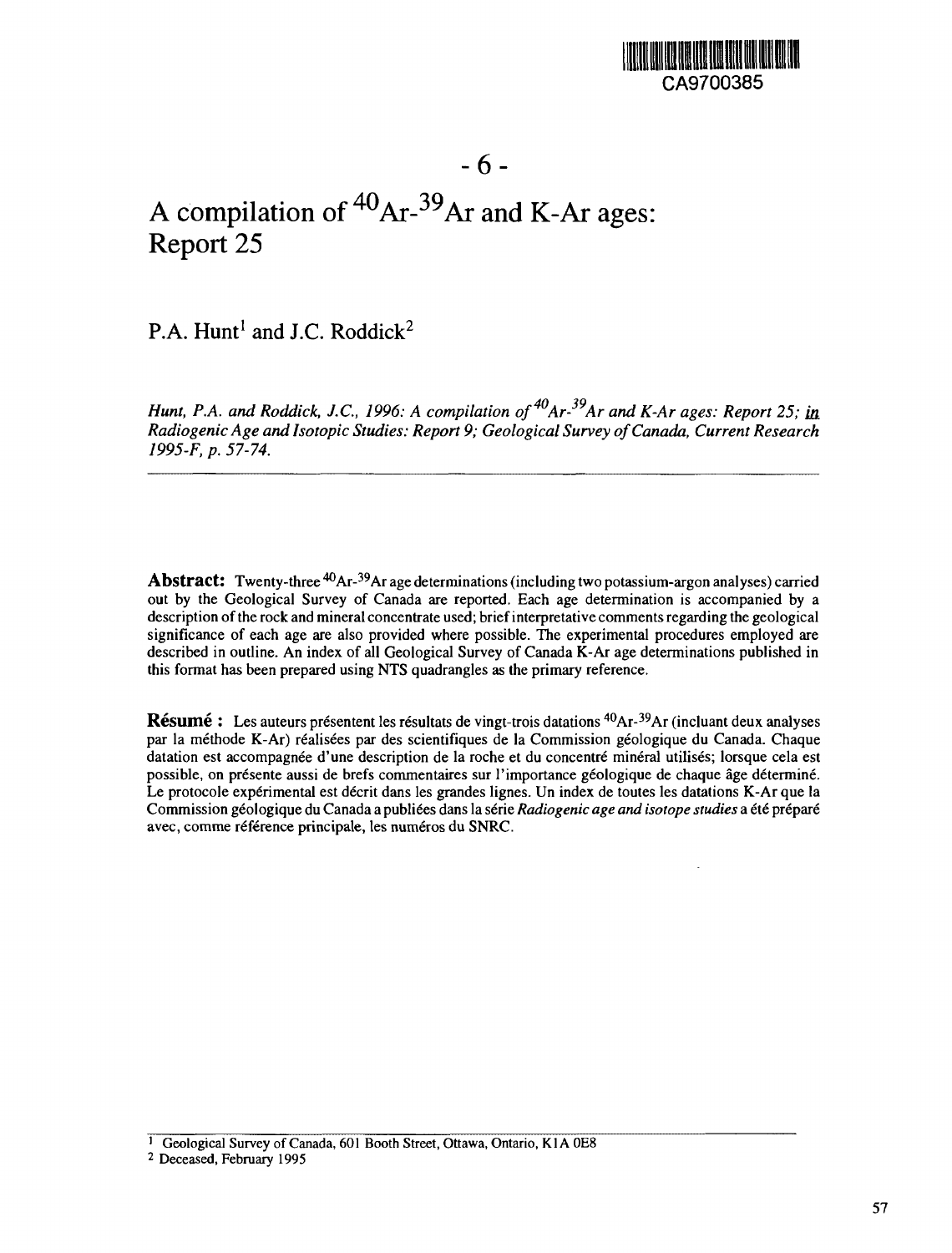# INTRODUCTION

This compilation of <sup>40</sup>Ar-<sup>39</sup>Ar ages determined in the Geochronological Laboratories of the Geological Survey of Canada is the latest in a series of reports, the last of which was published in 1994 (Hunt and Roddick, 1994). In this new contribution twenty-three determinations are reported. As in the last report, a number of analyses (2) using the K-Ar technique are reported. An explanation of  ${}^{40}Ar$ - ${}^{39}Ar$  procedures used and general interpretation of the data are given below. The format of this compilation is similar to the previous reports, with data ordered by province or territory and subdivided by map sheet number. In addition to the GSC numbers, laboratory numbers (AAxxx and K-Ar xxxx) are included for internal reference.

## EXPERIMENTAL PROCEDURES

#### *Conventional K-Ar*

The data compiled here represent analyses carried out between 1993 and 1994. Potassium, for conventional analyses, was analyzed by atomic absorption spectrometry on duplicate dissolutions of the samples. Conventional argon extractions were carried out using a radio frequency vacuum furnace with a multi-sample loading system capable of holding six samples. The extraction system is on-line to a modified A.E.I. MS-10 with a 0.18 tesla permanent magnet. An atmospheric Ar aliquot system is also incorporated to provide routine monitoring of mass spectrometer mass discrimination. Details of computer acquisition and processing of data are given in Roddick and Souther (1987). Decay constants recommended by Steiger and Jäger (1977) are used in the age calculations and errors are quoted at the 2 sigma level.

## *Ar- Ar analyses*

The Geochronology Laboratory is replacing the conventional K-Ar dating with the  $40Ar^{-39}Ar$  step heating technique for most samples. In this technique a sample is irradiated in a nuclear reactor to convert some K atoms to <sup>39</sup>Ar. The <sup>39</sup>Ar is used as a measure of the  $K$  in the sample and a sample's age is determined by the measurement of the  $40Ar-39Ar$  isotopic ratio (corrected for interfering isotopes and atmospheric Ar). By step-wise heating of a sample in a vacuum furnace ages can be calculated for Ar fractions released at incrementally higher temperatures. In general, ages determined from the higher temperature steps represent Ar released from more retentive sites in a mineral. For further analytical details see Roddick (1990) and for an explanation of the principles of the technique see McDougall and Harrison (1988) or Hanes (1991).

The analyses reported here consist of three heating steps, with the temperature of the first step selected to liberate most of the atmospheric argon but a minimum of the radiogenic argon from the sample. This step contains very little radiogenic Ar and usually is not reported. The next temperature step is selected to release about 50% of the radiogenic argon

from the sample. A final fusion step releases any remaining Ar. The analyses are therefore essentially two age measurements and permit a comparative test of the consistency of the ages of argon released from a sample. If the ages of the two fractions are in agreement, it is assumed that a reliable age can be assigned to the sample. Should the ages differ then it is likely that there has been a disturbance to the K-Ar system in the sample.

The results are presented in a format similar to the K-Ar reports but with an additional section detailing the ages of the steps and the preferred age of the sample. The first age given represents the weighted mean age of all three gas fractions, weighted and summed according to the amounts of <sup>39</sup>Ar in each fraction, and is indicated as an integrated age with *2a* uncertainty limits. The error limit on the age includes uncertainty in irradiation calibration of the amount of K converted to <sup>39</sup>Ar (J factor, typically  $\pm$  0.5 - 1.0% 2 $\sigma$ ) which must be considered when comparing the ages of different samples. The integrated age is equivalent to a conventional K-Ar age and, in samples that are not subject to recoil Ar loss (see McDougall and Harrison, 1988), is the age which would be determined by that technique. The per cent atmospheric argon in the sample is given for this integrated age. The ages of the last two steps are given separately, along with their  $2\sigma$  uncertainties and proportions of sample argon, as percentages of  $39$ Ar, in the fractions. The uncertainties of these ages do not include irradiation calibration error since it does not contribute to uncertainties between heating steps on a single sample. If these two ages agree within their error limits the preferred age is a weighted mean of these fractions weighted by the age is a weighted mean of these reactions weighted by the amounts of  $39\text{Ar}$  in the fractions. The error estimate for this age also includes uncertainty in the irradiation calibration. This is termed the plateau age. If these two ages do not agree then one of the steps may be designated as the preferred age. In many cases of known complex geological history the age of highest temperature gas fraction may be the best estimate of the age as the lower temperature release may record a partial <sup>40</sup>Ar loss induced by the most recent geological reheating of the sample. In some cases excess argon is present in the initial Ar released and in this case the highest temperature step is also the best estimate of the age of a sample. Some explanation of the reason for the preferred age is given in the geological discussion of a sample.

The potassium concentration of the sample is also given. This is determined from calibration of the mass spectrometer as a precise manometer, the conversion factor for <sup>39</sup>Ar production, and the weight of the sample. The precision of this K concentration is one to four per cent and is limited mainly by errors associated with weighing of the small (4 to 30 mg) samples used for analyses.

The complete series of reports including the present one is given in the Appendix.

## ACKNOWLEDGMENTS

We would like to thank Fred Quigg for the argon extractions and Diane Bellerive for the potassium analyses.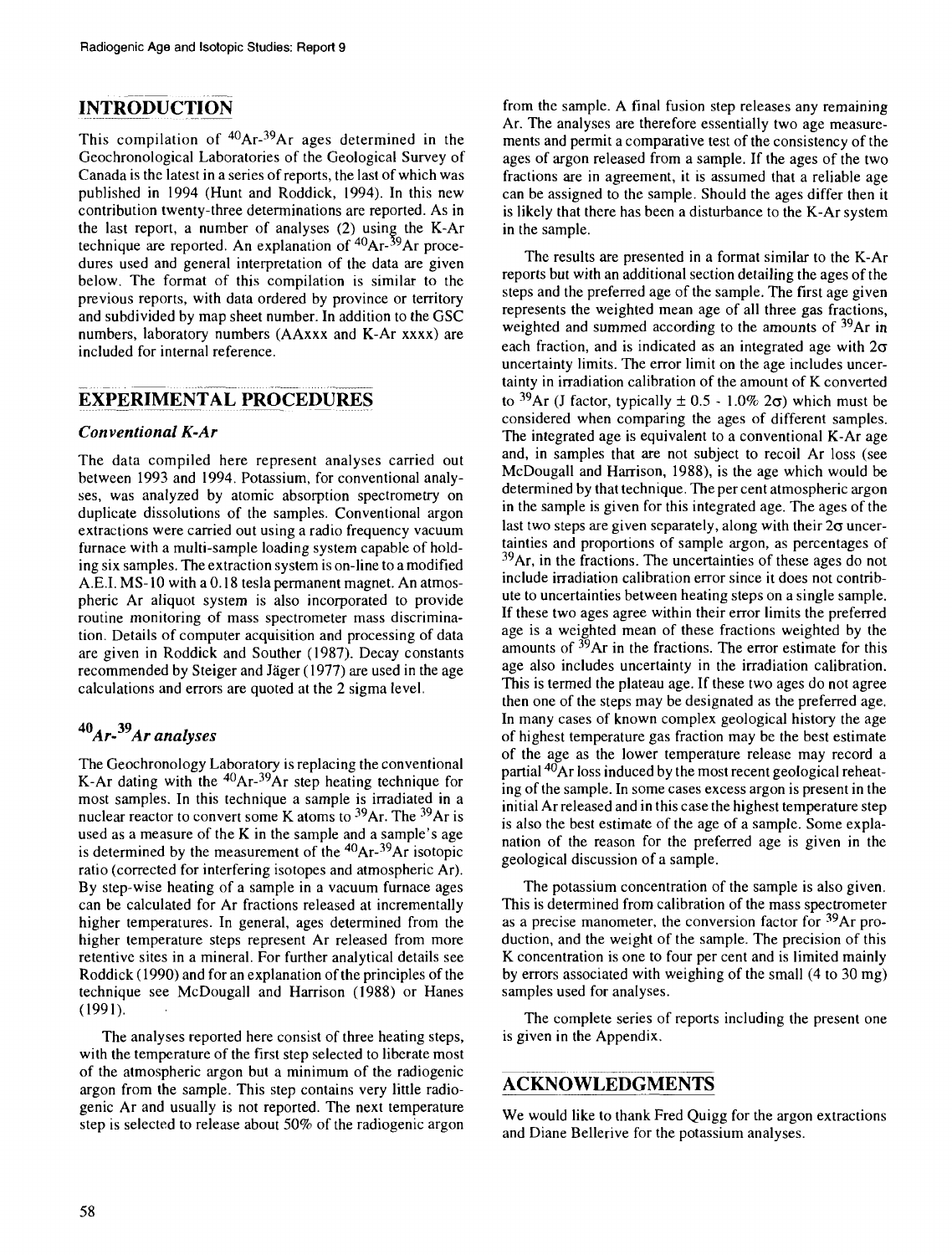#### REFERENCES

# **Hanes, J.A.**<br>1991: K-A

1991: K-Ar and <sup>40</sup>Ar/<sup>39</sup>Ar Geochronology: methods and applications; in Applications of Radiogenic Isotope Systems to Problems in Geology, (ed.) L. Heaman and J.N. Ludden; Mineralogical Association of Canada, v. 19. p. 27-58.

# **Hunt, P.A. and Roddick, J.C.**<br>1994: A compilation of K

1994: A compilation of K-Ar and  $40Ar^{-39}Ar$  ages: Report 24; in Radiogenic Age and Isotopic Studies: Report 8; Geological Survey of Canada. Current Research 1994-F. p. 125-155.

#### **McDougall, I. and Harrison, T.M.**

1988: Geochronology and Thermochronology by the  $^{40}$ Ar/ $^{39}$ Ar Method; Oxford University Press. Oxford. 272 p.

#### **Roddick, J.C.**

1990:  $\frac{40}{1}$ Ar/<sup>39</sup> Ar evidence for the age of the New Quebec Crater, northern Quebec; in Radiogenic Age and Isotopic studies: Report 3; Geological Survey of Canada. Paper 89-2, p. 7-16.

# **Roddick, J.C. and Souther, J.G.**

Geochronology of Neogene volcanic rocks in the northern Garibaldi Belt, B.C.; in Radiogenic Age and Isotopic Studies: Report 1; Geological Survey of Canada, Paper 87-2. p. 25-32.

**Steiger, R.H. and Jäger, E.**<br>1977: Subcommission on

Subcommission on Geochronology: convention on the use of decay constants in geo- and cosmo-chronology; Earth and Planetary Science Letters, v. 36, p. 359-362.

#### BRITISH COLUMBIA (GSC 95-1 TO GSC 95-14)

**GSC 95-1** Whole rock  $45.1 \pm 0.5$  Ma, integrated  $^{40}Ar^{-39}Ar$ 

K-Ar 4524 Wt % K =  $3.43$ % Atmos.  $Ar = 10.5$ 

- (AA529) Ages of three heating steps  $(\%$  gas):  $45.3 \pm 0.1$  Ma (55%),  $44.5 \pm 0.5$  Ma (19%), 44.8 ±0.2 Ma **(15%) Preferred age: integrated**  $^{40}$ **Ar-**  $^{39}$ Ar age of **45.1** ± **0.5 Ma**
- (93B/12) Fromadacite. From a road outcrop, 0.8 km east of Clisbako Canyon, B.C.; 52°43'20.9"N, 123°33' 13.1"W;UTMzonel0,462607E,5841329N; sample HHB933710. Collected and interpretated by P. Metcalfe.

For interpretation see GSC 95-4.

**GSC 95-2** Whole rock  $47.7 \pm 0.5$  Ma, integrated  $40$ Ar- $39$ Ar

K-Ar 4525 Wt %  $K = 3.25$ % Atmos.  $Ar = 9.9$ 

- (AA53O) Ages of two heating steps  $(\%$  gas):  $48.5 \pm 0.1$  Ma (23%),  $47.6 \pm 0.2$  Ma (10%) **Preferred age: 33% gas plateau age of 48.2** ± **0.5 Ma**
- (93B/13) Fromadacite. From a roadside outcrop, 3.5 km south of the main Michelle Creek logging road, B.C.; 52°48'2.7"N, 123°43'2.6"W; UTM zone 10, 451645E, 5851368N; sample HHB933306; Collected and interpretated by P. Metcalfe.

For interpretation see GSC 95-4.

**GSC 95-3** Whole rock  $44.0 \pm 0.4$  Ma, integrated  $^{40}Ar^{-39}Ar$ Wt  $\% K = 3.41$ K-Ar  $4526$  % Atmos. Ar = 8.74  $(AA531)$  Ages of three heating steps (% gas): 44.2  $\pm$  0.1 Ma (64%), 41.2  $\pm$  0.4 Ma (7%),  $43.4 \pm 0.2$  Ma  $(8\%)$ Preferred age: integrated <sup>40</sup>Ar-<sup>39</sup>Ar age of **44.0** ± **0.4 Ma** (93B/13) Fromadacite. On the west side of Little Mountain, roadside quarry, B.C.; 52°50'6.9"N, 123°54'48.1"W; UTM zone 10, 438469E, 5854119 N; sample HHB933501. Collected and interpretated by P. Metcalfe.

For interpretation see GSC 95-4.

**GSC 95-4** Whole rock  $48.3 \pm 0.5$  Ma, integrated  $^{40}Ar^{-39}Ar$ 

Wt % K =  $2.68$ K-Ar  $4527$  % Atmos. Ar = 8.33

- $(AA532)$  Ages of two heating steps (% gas):  $48.0 \pm 0.3$  Ma (13%),  $47.6 \pm 0.5$  Ma (4%) **Preferred age: 17% gas plateau age of 47.9** ± **0.6 Ma**
- $(93C/16)$  From a dacite. From the summit of Toil Mountain, B.C., 52°48'26.2"N, 124° 8'14.3"W; UTM zone 10, 423334E 5851224N; sample HHB933005. Collected and interpretated by P. Metcalfe.

The four samples analyzed from the Clisbako River area (GSC 95- 1, 2, 3, 4) are Eocene in age and have previously been assigned to the Ootsa Lake Group. All four samples are dacites and contain augite and plagioclase phenocrysts, with minor hornblende. Geophysical studies, satellite imagery, and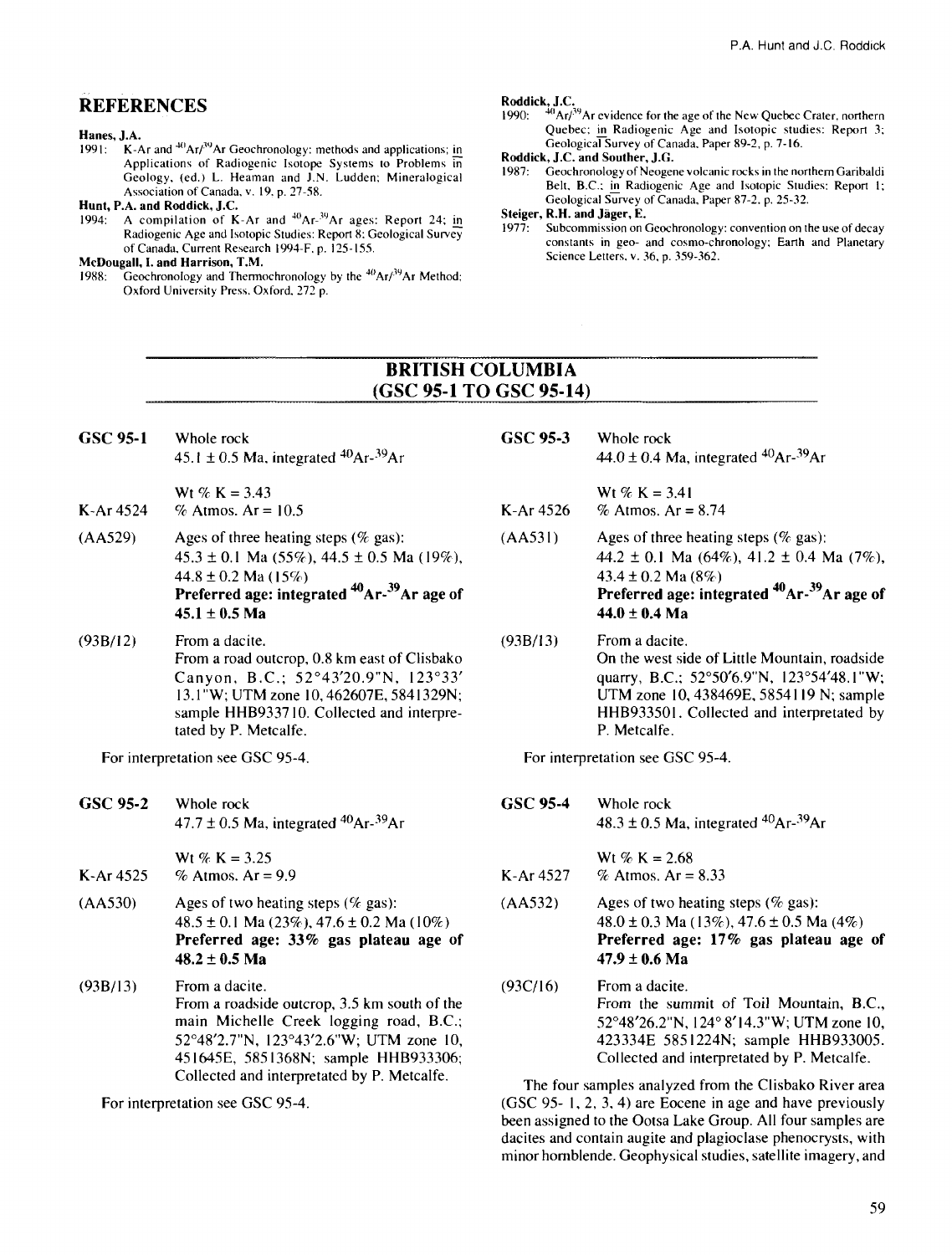chemical coherence of the Clisbako volcanic area indicates that it is the root of an Eocene volcano with a late phase of intense pyroclastic activity. The four samples are interpreted as representing volcanic events prior to this eruption and indicate a period of activity extending from at least 48.2 Ma to 44.0 Ma.

**GSC 95-5** Hornblende  $119.8 \pm 1.2$  Ma, integrated  $^{40}Ar - ^{39}Ar$ Wt *%* K = 0.750 K-Ar 4502 % Atmos. Ar = 17.9 (AA456) (102P/9E) Ages of two heating steps  $(\%$  gas): 120.4 ± 0.2 Ma (78%), 120.5 **±** 0.7 Ma (20%) **Preferred** age: **98%** gas **plateau age of 120.4 ± 1.2 Ma** From a diorite. From the sea cliffs on the exposed western side of Calvert Island. B.C.. about 6 km south of the west end of Owikeno Traverse;

51°35.49'N. 128°8.34'W; UTM zone 9. 559650E, 5715750N: sample RD67.30235. Collected by W.W. Hutchison and interpreted bv J.A. Roddick.

This sample is a dark, homogeneous, coarse grained, hornblende-rich diorite. A faint foliation can be seen trending northeast and dipping steeply to the southeast (050/75). oblique to the regional trend. The outcrop is cut by a swarm of basalt dykes trending west-northwest and dipping steeply to the north. The diorite is thought to represent a cleaner phase of the dioritic complex that underlies much of the eastern part of the island south of the apparently younger Calvert Island Pluton.

This is the westernmost dated rock between latitudes 51<sup>°</sup> and 52°N, and at 120.4 Ma, also the oldest. The Early Cretaceous (Aptian) age on hornblende is about equivalent to the 117 Ma biotite date obtained from a granite on Price Island, about 110 km to the northwest (see GSC 80-26 in Stevens et al., 1982).

For further interpretation see *Summary of ages from the Owikeno Traverse* after GSC 95-14.

| GSC 95-6    | <b>Biotite</b><br>104.2 ± 1.0 Ma, integrated <sup>40</sup> Ar- <sup>39</sup> Ar                                                                                            |
|-------------|----------------------------------------------------------------------------------------------------------------------------------------------------------------------------|
| $K-Ar$ 4505 | Wt % K = 6.82<br>% Atmos. $Ar = 27.3$                                                                                                                                      |
| (AA459)     | Ages of two heating steps ( $\%$ gas):<br>$110.2 \pm 0.2$ Ma (74%), 112.1 $\pm$ 1.1 Ma (11%)<br>Preferred age: $85\%$ gas plateau age of<br>$110.5 \pm 1.1$ Ma             |
| (102P/9E)   | From a leucocratic granite.<br>From the west side of the northern part of<br>Calvert Island, opposite Surf Islands, on the<br>west coast of B.C.; 51°39.90' N, 128°8.41'W; |

UTM zone 9, 559470E, 5723920N; sample RD67.30245. Collected by W.W. Hutchison and interpreted by J.A. Roddick.

This sample is from the Pruth Bay Granite, a highly evolved pluton on the west coast. It consists of a leucocratic biotite granite with a highly variable texture that ranges from aplitic to coarse grained. It has well defined jointing, some close (5-30 cm) and some wide (2-70 m). The granite is inclusion-free and in most places massive. It is free of basalt dykes which cut the diorite to the south.

For interpretation see GSC 95-8.

| GSC 95-7  | Hornblende<br>110.1 ± 1.2 Ma, integrated <sup>40</sup> Ar- <sup>39</sup> Ar                                                                                                                                                                                                                                                            |
|-----------|----------------------------------------------------------------------------------------------------------------------------------------------------------------------------------------------------------------------------------------------------------------------------------------------------------------------------------------|
| K-Ar 4504 | Wt % K = $0.589$<br>% Atmos. $Ar = 43.0$                                                                                                                                                                                                                                                                                               |
| (AA458)   | Ages of two heating steps $(\%$ gas):<br>$110.0 \pm 0.4$ Ma (84%), $111.9 \pm 1.0$ Ma (15%)<br>Preferred age: 99% gas plateau age of<br>$110.3 \pm 1.1$ Ma                                                                                                                                                                             |
| (102P/9E) | From a massive quartz monzodiorite.<br>From the north shore of Calvert Island, B.C.,<br>south side of Kwakshua Channel, about 8 km<br>from west coast of the island; $51^{\circ}39.07^{\prime}$ N,<br>128°1.64'W; UTM zone 9, 567290E,<br>5722475N; sample RD67.50455. Collected<br>by M. Lasserre and interpreted by<br>J.A. Roddick. |

This sample comes from near the western margin of Calvert Island Pluton. The rock is a clean, high-contrast, quartz monzodiorite, with abundant mafic minerals (40% in places), which probably accounts for the high density (2.86). The outcrop is marked by irregularly distributed amphibolitic inclusions, some elongate, some made nebulitic by feldspathic metasomatism.

For interpretation see GSC 95-8.

**GSC 95-8** Hornblende 109.3  $\pm$  1.3 Ma, integrated <sup>40</sup>Ar-<sup>39</sup>Ar

Wt %  $K = 0.513$ K-Ar  $4503$  % Atmos. Ar = 25.7

- (AA457) Ages of two heating steps (% gas): 110.5 ±0.3 Ma (77%). 109.7 **±** 1.9 Ma (21%) **Preferred age: 98%** gas **plateau age of 110.3 ±1.2 Ma**
- (92M/12) From a moderately foliated, mafic tonalite. From the north shore of Calvert Island, B.C.. 1.5 km west of Wedgborough Point, about 12 km from west coast of the island: 51°38.88'N, 127°58.1O'W; UTM zone 9.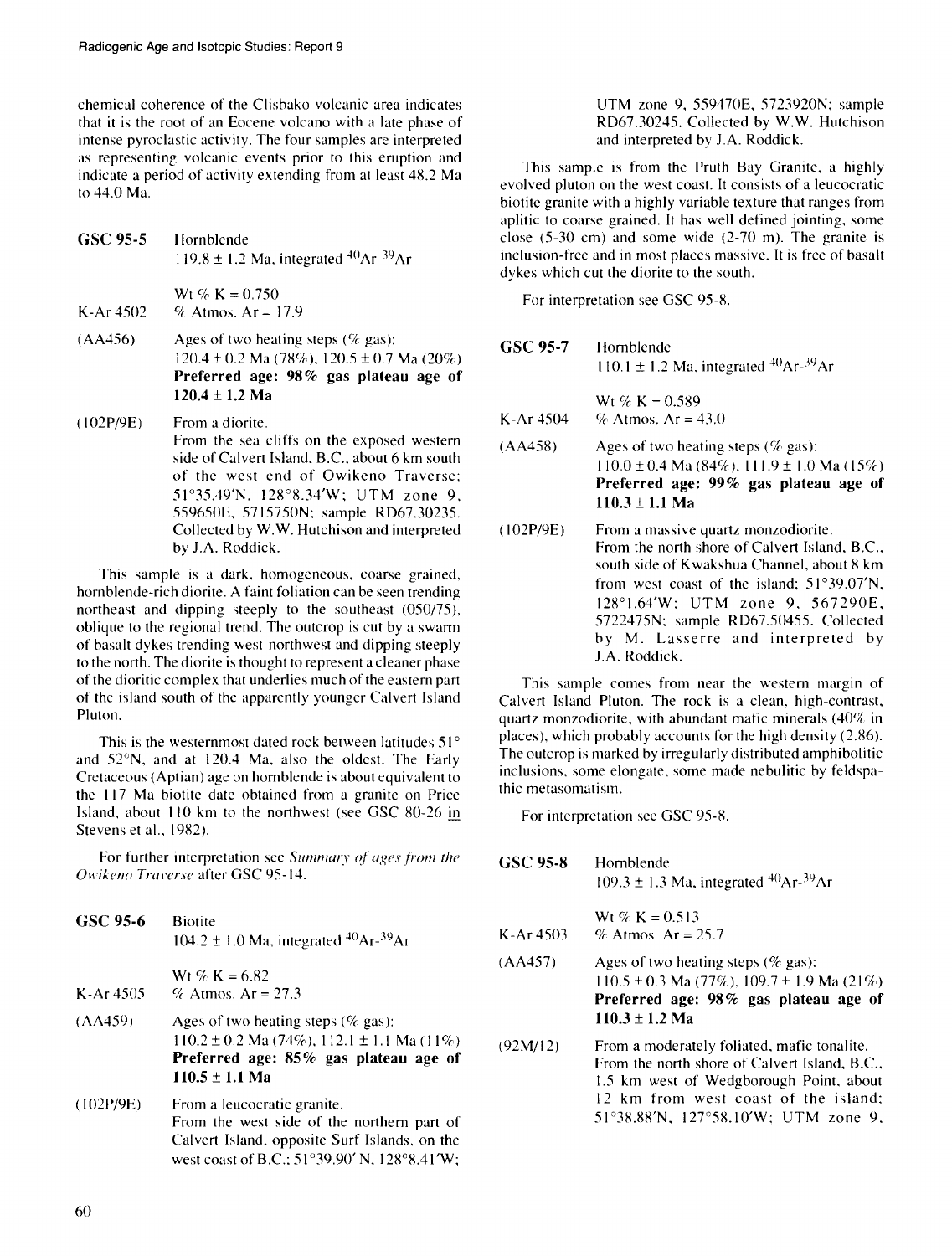571382E, 5722170N; sample RD67.50575. Collected by M. Lasserre and interpreted by J.A. Roddick.

This sample comes from within 200 m of the eastern margin of Calvert Island Pluton. The rock is a homogeneous, rather dark tonalite containing about 2% amphibolitic inclusions with hornblende and biotite in about equal abundance which form, together, about 25% of the rock. The sample is moderately foliated (325/55), roughly parallel with the pluton margin and the regional trend.

The essentially identical dates of 110 Ma from GSC 95-6, 7, and 8 for hornblende and biotite suggests that the Pruth Granite is possibly a phase of the Calvert Island Pluton. With rapid cooling, the hornblende of the Calvert Island Pluton closed at about the same time as the biotite of the Pruth Granite. On this data alone it is not possible to distinguish between progressive west to east uplift and sequential intrusion.

For further interpretation see *Summary of ages from the Owikeno Traverse* after GSC 95-14.

- GSC **95-9** Hornblende 107.8  $\pm$  1.1 Ma, integrated <sup>40</sup>Ar-<sup>39</sup>Ar Wt %  $K = 0.6085$ K-Ar  $4501 \%$  Atmos. Ar = 15.7
- (AA455) Ages of two heating steps (% gas):  $108.6 \pm 0.3$  Ma (81%),  $109.5 \pm 0.7$  Ma (18%) **Preferred age: 99%** gas **plateau age of 108.7** ± **1.1 Ma**
- (92M/12) From a moderately foliated tonalite. From the west shore of the B.C. mainland (east side of Fitz Hugh Sound), about 18 km from the west coast; 51°41.34'N, 127°52.81'W; UTM zone 9, 577414E, 572682IN; sample RD67.50371. Collected by M. Lasserre and interpreted by J.A. Roddick.

This sample was collected from near the western margin of Fish Egg Pluton. The actual contact, however, lies somewhere in adjacent Fitz Hugh Sound. The outcrop is formed by clean, coarse grained tonalite with north-trending, nearvertical moderate foliation.

This date was expected to confirm an eastward younging, even within the pluton, that was suggested by previous dates on biotite (103.7 Ma (see GSC 93-11 in Hunt and Roddick, 1993) from the central part of the pluton, and 96.6 Ma (GSC 93-13, Hunt and Roddick, 1993) from the eastern margin. This hornblende date of about 108 Ma, however, is within the error limits of the hornblende date (about 107 Ma, see GSC 93-12, Hunt and Roddick, 1993) obtained from the east side of the pluton. Taken at face value, the results suggest that progressive west to east unroofing of the pluton is reflected in the biotite dates but not in the hornblende dates. A biotite date from the west side and a hornblende date from the central part of the pluton are needed to resolve the matter.

GSC **95-10** Hornblende 78.2  $\pm$  1.1 Ma, integrated <sup>40</sup>Ar-<sup>39</sup>Ar

Wt % K =  $0.478$ K-Ar 4521 % Atmos.  $Ar = 20.9$ 

- $(AA524)$  Ages of two heating steps (% gas):  $77.8 \pm 0.1$  Ma (83%),  $78.8 \pm 1.0$  Ma (16%) **Preferred age: 99%** gas **plateau age of**  $78.0 \pm 0.8$  Ma
- (92M/10) From a mafic-rich, low-contrast diorite. From a ridge 4 km north of the Machmell River, 9 km east of Owikeno Lake, about 96 km east of the B.C. mainland coast; 51°38.70'N, 126°30.52'W; UTM zone 9, 672377E, 5724283N; sample RD67.50758. Collected by M. Lasserre and interpreted by J.A. Roddick.

This sample is from a dark, low contrast diorite which is cut by synplutonic dykes and a feldspathic stockwork. Although included within the granitoid gneiss map unit, the rock is not foliated. On the basis of its density (2.92) the rock could be classified as a hornblende gabbro. The thin section shows 25-30% mafic minerals, dominated by decussate, irregular-shaped clusters of hornblende.

For interpretation see *Summary of ages from the Owikeno Traverse* after GSC 95-14.

| GSC 95-11 Hornblende | 85.4 ± 2.0 Ma, integrated <sup>40</sup> Ar- <sup>39</sup> Ar |  |  |
|----------------------|--------------------------------------------------------------|--|--|
| K-Ar 4520            | Wt % K = $0.715$<br>% Atmos. $Ar = 19.6$                     |  |  |

- $(AA523)$  Ages of two heating steps (% gas): 84.1 ± 0.4 Ma (85%), 70.2 ± 1.3 Ma (14%) **Preferred age: step 3 age of 70.2 ±1.5 Ma with 14%** gas
- (92M/9) From a mafic, strongly foliated quartz diorite. From a ridge 3 km west of Ankitree Creek, 16 km east of Owikeno Lake, about 103 km east of the B.C. mainland coast; 51°40.45'N, 126°25.33'W; UTM zone 9, 678243E, 5727732N; sample RD67.50728. Collected by M. Lasserre and interpreted by J.A. Roddick.

The sample is from an unnamed quartz diorite pluton lying west of Machmell Pluton and in most places separated from it by the granitoid gneiss map unit. The rock has a prominent vertical foliation, striking northeasterly (065), across the regional trend. Aplitic veining and epidote are common. Mafic minerals are abundant, forming about 30% of the rock and in thin section are about evenly divided between hornblende and biotite. In this sample the ages of the two heating steps do not agree, excess argon was present in the initial Ar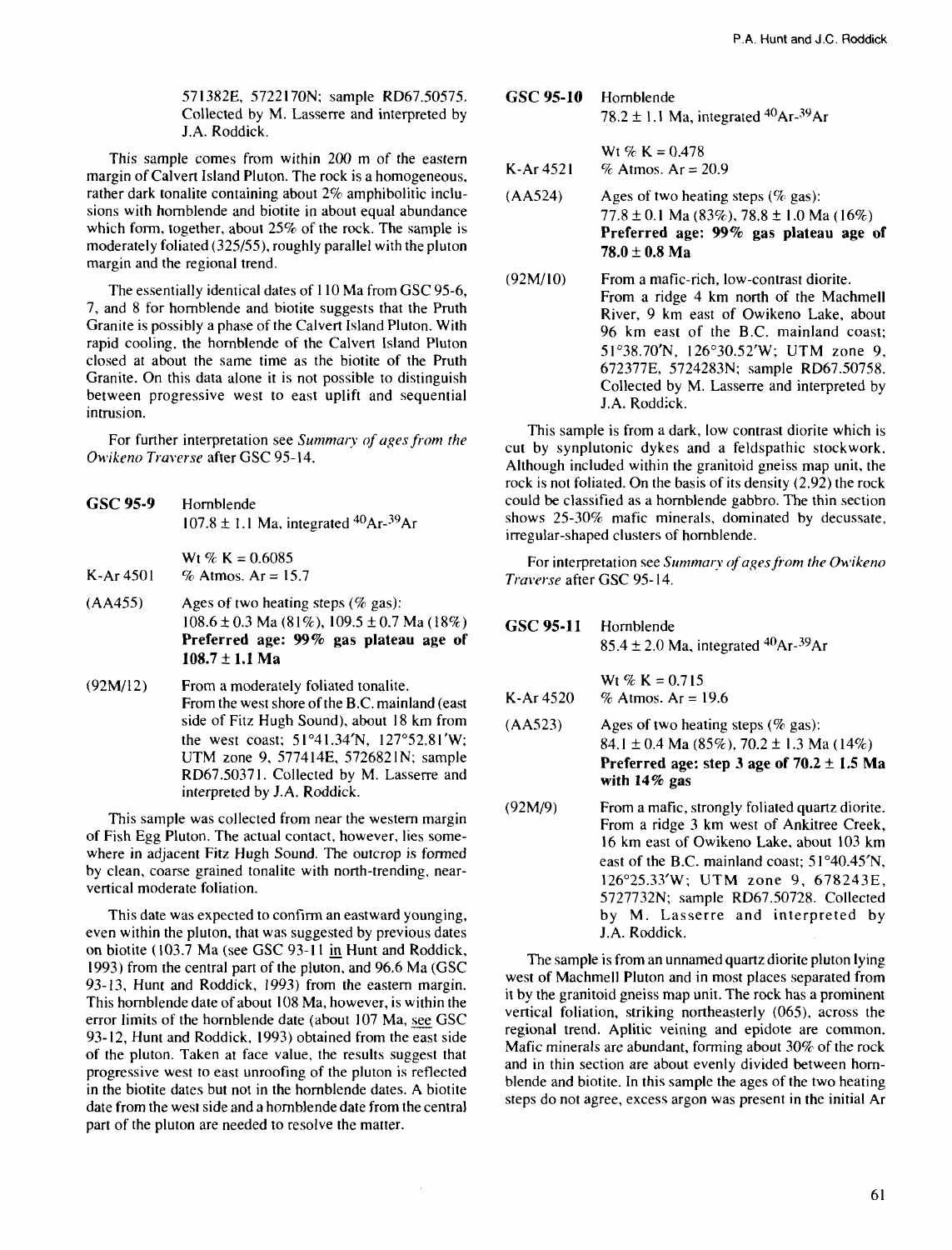released and so in this case the highest temperature step (step 3) is assumed to be the best estimate of the age of sample.

For interpretation see Summary of ages from the Owikeno Traverse after GSC 95-14.

- GSC 95-12 Hornblende  $75.8 \pm 1.4$  Ma, integrated  $^{40}$ Ar- $^{39}$ Ar
- K-Ar 4523 Wt *%* K = 0.979 % Atmos.  $Ar = 27.6$
- (AA526) Ages of two heating steps  $(\%$  gas): 74.6 ± 0.4 Ma (85%), 74.8 ± 0.7 (14%) **Preferred** age: **99%** gas **plateau** age **of 74.6** ± **0.8 Ma**
- (92M/9) From a massive, high-contrast tonalite. From a ridge south of icefield, 6 km east of Ankitree Creek, about 112 km east of the mainland coast,  $B.C.: 51°40.46'N,$ 126°17.53'W: UTM zone 9, 687230E, 5728070N; sample RD82.12183. Collected and interpreted by J.A. Roddick.

This sample is a massive, homogeneous, high-contrast tonalite from the central part of Machmell Pluton. It is cut by epidote veins which are flanked by hydrothermally altered margins. Mafic minerals make up about 15% of the rock, with hornblende and biotite in about equal abundance.

For interpretation see Summary of ages from the Owikeno Traverse after GSC 95-14.

| GSC 94-13 Hornblende | 61.0 ± 0.7 Ma, integrated <sup>40</sup> Ar- <sup>39</sup> Ar                                                                                                                                                |
|----------------------|-------------------------------------------------------------------------------------------------------------------------------------------------------------------------------------------------------------|
| $K-Ar 4522$          | $Wt \nsubseteq K = 1.04$<br>% Atmos. $Ar = 21.6$                                                                                                                                                            |
| (AA525)              | Ages of three heating steps ( $\%$ gas):<br>60.7 ± 5.4 Ma (3%), 61.1 ± 0.2 Ma (83%),<br>$60.6 \pm 0.9$ Ma (13%)<br>Preferred age: integrated <sup>40</sup> Ar- <sup>39</sup> Ar age of<br>$61.0 \pm 0.7$ Ma |
| (92M/9)              | From a gneissic quartz diorite.<br>From 2 km northeast of Mount Brager (within<br>a kilometre of the eastern border of Rivers                                                                               |

a kilometre of the eastern border of Rivers Inlet map area) B.C.: 51°44.22'N, 126°0.45'W; UTM zone 9, 706620E, 573581ON; sample RD82.12150. Collected and interpreted by J.A. Roddick.

This sample is from the granitoid gneiss map unit that forms a reentrant between Sheemahant and Page plutons. It contains about 15% screens of irregularly layered gneiss which consists of a dark, fine grained, salt and pepper amphibolite cut by a network of feldspathic (partly pegmatitic) veinlets. The gneissic foliation trends nearly due north and dips 70° west. The sample has the composition of quartz diorite. with about 12% mafic minerals. Hornblende and biotite are about equal in abundance.

This date is somewhat older than the 54 Ma and 58 Ma biotite ages from the Sheemahant Pluton (see GSC 80-45 jn Stevens, et al., 1982, and GSC 93-10 in Hunt and Roddick, 1993), but the higher closure temperature of hornblende may account for the 61 Ma age. Interpretation is limited by the lack of a biotite date from this sample.

| GSC 94-14   | <b>Biotite</b><br>76.6 $\pm$ 0.8 Ma, integrated <sup>40</sup> Ar- <sup>39</sup> Ar                                                                                        |
|-------------|---------------------------------------------------------------------------------------------------------------------------------------------------------------------------|
| $K-Ar 4519$ | Wt % K = $7.25$<br>% Atmos. $Ar = 15.7$                                                                                                                                   |
| (AA522)     | Ages of two heating steps ( $\%$ gas):<br>$76.8 \pm 0.1$ Ma (70%), 77.4 $\pm$ 0.2 Ma (28%)<br>Preferred age: 98% gas plateau age of<br>$77.0 \pm 0.8$ Ma                  |
| (92N/13)    | From a homogeneous, massive tonalite.<br>From Mount Waddington map area, about 1<br>km northeast of Wilderness Mountain, about<br>180 km east of the B.C. mainland coast: |

180 km east of the B.C. mainland coast; 51°56.76'N, 125°3l.03'; UTM zone 10. 327000E. 57578OON: sample RD67.30956. Collected by W.W. Hutchison and interpreted by J.A. Roddick.

This sample is a tonalite from the Wilderness Mountain Pluton which borders the northwest end of Klinaklini Pluton. The outcrop is homogeneous, massive, with no inclusions visible. Thin section shows about 18% biotite. This body has yielded the most highly discordant biotite-homblende dates in the Coast Mountains (see GSC 78-61,62 *in* Wanless et al., 1979, and GSC 80-23, 22 in Stevens et al.. 1982). The former pair yielded 66 Ma biotite and 121 Ma hornblende, and the latter, 86 Ma biotite and 140 Ma hornblende. On the basis of further work by van der Heyden (1991), who named the body Wilderness Mountain Pluton, U-Pb dates were interpreted as Late Jurassic. This biotite date falls midway between the previous biotite dates, although the specimen was collected about 6 km to the northeast of the previously dated rocks. The specimen which yielded the 140 Ma hornblende came from a foliated quartz diorite-diorite that appears to be thrust northeasterly over the main mass of the pluton. Whether it is part of the pluton. or part of the more gneissic Atnarko Complex to the west is not definitely known. Interpretation remains difficult.

#### **Summary of Ages from the Owikeno Traverse**

The *Owikeno Traverse* is a closely sampled (roughly at 500 m intervals) traverse that extends across the Coast Plutonic Complex, from the west coast of Calvert Island (in Queens Sound map area, 102P/9E). across Rivers Inlet (92M) and Mount Waddington map areas (92N), and a short distance into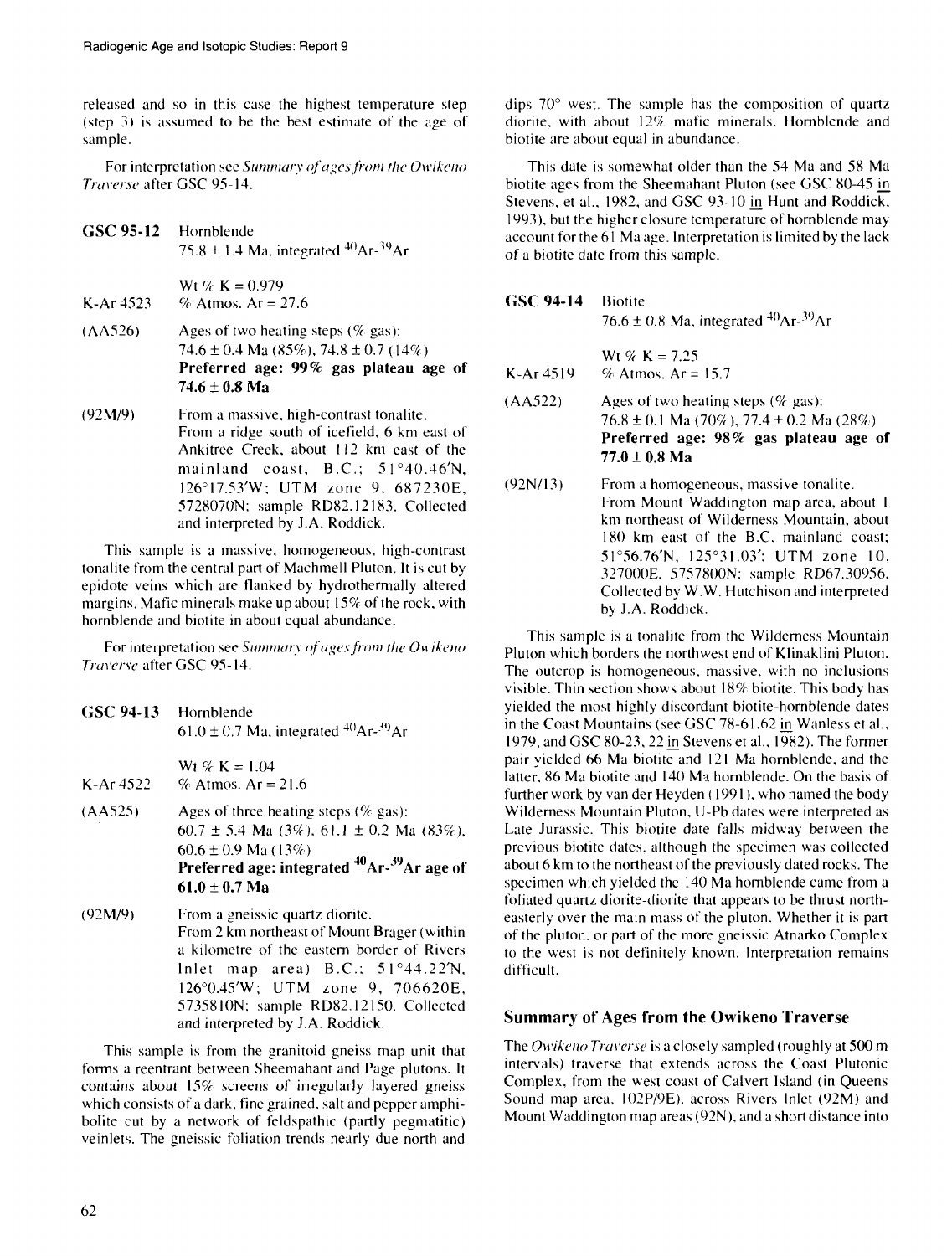Anahim Lake map area (92C). In straight line segments the Owikeno Traverse consists of 11 km in 102P, 140 km in 92M, and 70 km in 92N, for a total of 221 km and about 400 stations.

At least one sample was collected at each station and for all homogeneous plutonic samples, specific gravity was measured. Except for gabbros and hornblendites, each plutonic sample was stained before estimates of the mineral abundances were made and the rock classified. The results of 232 chemical analyses from the traverse collection appear in Roddick (1983).

The Coast Mountains granitoid matrix in which the plutons are imbedded is very heterogeneous and difficult to map on any scale. It includes granitoid gneiss, layers of practically normal plutonic rock, dioritic complexes, elongate agmatites with narrow screens of amphibolite, and metavolcanic and metasedimentary rock (including crystalline limestone). In part it resembles the Central Gneiss Complex in the Douglas Channel map area to the north, but in this region it is not a well defined unit. Yet, the granitoid matrix underlies most of the area and, in spite of its complexity, dates from it may be more significant than those from the plutons.

The  $10^{40}$ Ar-<sup>39</sup>Ar age determinations in the current batch extend the dated part of the traverse with five new ages from the west end and five from the east end. The five new dates from the west end of the traverse extends the trend of east to west progressive cooling that was established previously (Hunt and Roddick, 1993, p. 132-136), and adds about 12 Ma to the oldest previous date. From west to east the major units dated are shown in Table 1.

Previous radiogenic dates for the major plutons include 57.5 Ma and 53.0 Ma biotites from the Sheemahant Pluton (see GSC 80-45 in Stevens et al., 1982, and GSC 93-10 in Hunt and Roddick, 1993); a hornblende-biotite pair from the Doos Creek Pluton (82,85 Ma, respectively; see GSC 89-15, 16 in Hunt and Roddick, 1990); and a 77-67 Ma pair from Kwatna Pluton (see GSC 89-13, 14 in Hunt and Roddick, 1990).

By projecting the locations of those dates to the *Owikeno Traverse,* and treating the hornblende and biotite dates as separate data sets, Figure 1. charts the west to east sequences. The distances were calculated as perpendicular offsets from a line that trends 340 (the regional trend in that part of the world) and passes through the westernmost date (120.4 Ma)



on Calvert Island (Table 2). Note that four date locations are off the line of the Owikeno Traverse, but they fit well when projected perpendicular to the axial trend of the Coast Plutonic Complex.

The hornblende sequence shows consistent younging eastward as far as the east side of Owikeno Pluton (biotite 74 Ma, hornblende 81 Ma; see GSC 93-24, 23 in Hunt and Roddick, 1993). The granitoid gneiss which confines the pluton on the east yielded a hornblende age of 100 Ma (see GSC 93-26, Hunt and Roddick, 1993). To the east the four hornblende ages from this study, 78-70-75-61 Ma (GSC 95-10,11,12, and 13) show a less consistent trend. The biotite sequence, while less consistent than the hornblende, also reflects a general west to east younging. The sequences may be interpreted as a gradual unroofing of the plutonic terrane from west to east. From other dates in other map areas in the Coast Plutonic Complex, the unroofing spanned a longer period of time, extending from the Late Jurassic to Late Eocene. Some of it seems episodic and some continuous. More data will probably indicate many exceptions to the overall trend and provide focal points for more detailed geological examinations.

| <sup>40</sup> Ar- <sup>39</sup> Ar ages from the Owikeno Traverse |                            |                |                 |  |  |
|-------------------------------------------------------------------|----------------------------|----------------|-----------------|--|--|
|                                                                   | Rock Units                 | Homblende (Ma) | Biotite (Ma)    |  |  |
|                                                                   | Calvert Island diorite     | 120.4          |                 |  |  |
|                                                                   | Pruth Bay Granite          |                | 110.5           |  |  |
|                                                                   | Calvert Island Pluton      | 110.3 (W side) |                 |  |  |
|                                                                   |                            | 110.3 (E side) |                 |  |  |
|                                                                   | Fish Egg Pluton            | 108.7 (W side) | 103.7 (central) |  |  |
|                                                                   |                            | 106.5          | 96.6 (E side)   |  |  |
| West                                                              | Dioritic complex           |                | 99.4            |  |  |
| to                                                                | Granitoid gneiss           | 103.6          | 91.7            |  |  |
|                                                                   |                            | 97.7           | 89.2            |  |  |
| East                                                              |                            | 94.2           | 91.2            |  |  |
|                                                                   | Amback Pluton              | 87.4           | 85.4            |  |  |
|                                                                   | Owikeno Pluton             | 80.5           | 73.9            |  |  |
|                                                                   | Granitoid gneiss           | 100.0          | 80.6            |  |  |
|                                                                   | Unnamed pluton             | 70.2           |                 |  |  |
|                                                                   | Machmell Pluton            | 74.6           |                 |  |  |
|                                                                   | <b>Granitoid gneiss</b>    | 61.0           |                 |  |  |
|                                                                   | Sheemahant Pluton          |                | 57.5            |  |  |
|                                                                   | Wilderness Mountain Pluton |                | 77.0            |  |  |

**Table 1.** Major rock units dated from west to east along the Owikeno Traverse.

#### *Figure 1.*

*Plot of age vs. west to east distance in km for hornblende and biotite<sup>40</sup>Ar-J9Ar and K-Ar ages for the Owikeno Traverse.*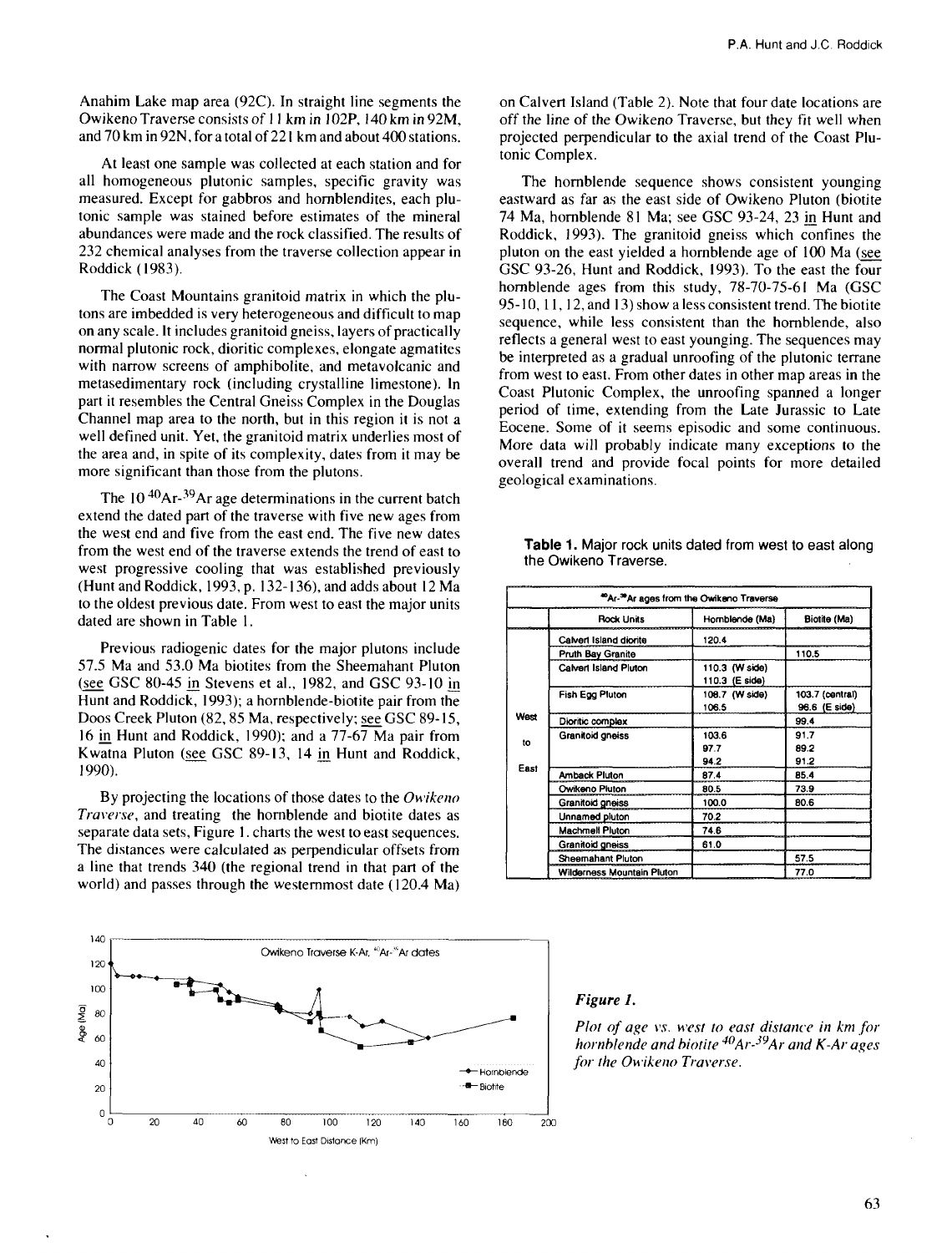| Easting | Northing | <b>Distance</b><br>(km) | Homblende<br>(Ma) | <b>Biotite</b><br>(Ma) | Lab No.      | Rock Unit                   | Distance from<br>Traverse |
|---------|----------|-------------------------|-------------------|------------------------|--------------|-----------------------------|---------------------------|
| 559650  | 5715750  | 0.0002                  | 120.4             |                        | GSC 95-5     | Calvert Island dionte       |                           |
| 559470  | 5723920  | 2.70                    | 110.5             |                        | GSC 95-6     | Pruth Bay granite           |                           |
| 567290  | 5722475  | 9.52                    | 110.3             |                        | GSC 95-7     | Calvert Island Pluton       |                           |
| 571382  | 5722170  | 13.24                   | 110.3             |                        | GSC 95-8     | Calvert Island Pluton       |                           |
| 577414  | 5726821  | 20.52                   | 108.7             |                        | GSC 95-9     | Fish Egg Pluton             |                           |
| 586479  | 5730021  | 30.13                   |                   | 103.7                  | GSC 93-11    | Fish Egg Pluton             |                           |
| 610680  | 5683022  | 36.29                   | 108               | 104                    | GSC 76-17,18 | Smith Inlet Pluton          | 45km S of OT              |
| 594563  | 5729358  | 37.47                   | 106.5             | 96.6                   | GSC 93-12.13 | Fish Egg Pluton             |                           |
| 605880  | 5728300  | 47.69                   |                   | 99.4                   | GSC 93-14    | dioritic complex            |                           |
| 609171  | 5725375  | 49.75                   | 103.6             | 91.7                   | GSC 93-16,15 | granitoid gneiss            |                           |
| 612800  | 5726671  | 53.60                   | 97.7              | 89.2                   | GSC 93-18,17 | granitoid gneiss            |                           |
| 616972  | 5727588  | 57.83                   | 94.2              | 91.2                   | GSC 93-20,19 | granitoid gneiss            |                           |
| 636171  | 5728257  | 76.04                   | 87.4              | 85.4                   | GSC 93-22,21 | <b>Amback Pluton</b>        |                           |
| 643550  | 5712250  | 77.33                   | 82                | 85                     | GSC 89-13.14 | Doos Creek Pluton           | 13 km S of OT             |
| 652144  | 5727141  | 90.60                   | 80.5              | 73.9                   | GSC 93-23,24 | Owikeno Pluton              |                           |
| 656854  | 5726912  | 94.93                   | 100               | 80.6                   | GSC 93-26.25 | granitoid gneiss            |                           |
| 644600  | 5762250  | 95.87                   | 77                | 67                     | GSC 89-15.16 | <b>Kwatna Pluton</b>        | 35 km N of OT             |
| 672377  | 5724283  | 108.54                  | 78                |                        | GSC 95-10    | granitoid gneiss            |                           |
| 678243  | 5727732  | 115.25                  | 70.2              |                        | GSC 95-11    | unnamed Pluton              |                           |
| 667600  | 5753200  | 114.22                  |                   | 53.5                   | GSC 93-10    | Sheemahant Pluton           | 30 km N of OT             |
| 687230  | 5728070  | 123.78                  | 74.6              |                        | GSC 95-12    | <b>Machmell Pluton</b>      |                           |
| 697010  | 5738540  | 136.61                  |                   | 57.5                   | GSC 80-45    | <b>Sheemahant Pluton</b>    |                           |
| 706620  | 5735810  | 144.65                  | 61                |                        | GSC 95-13    | granitoid gneiss            |                           |
| 739000  | 5760800  | 183.74                  |                   | 77                     | GSC 95-14    | <b>Wildemess Mtn Pluton</b> |                           |

Table 2. Summary table of <sup>40</sup>Ar-<sup>39</sup>Ar and K-Ar ages from rock units of the Coast Mt. Plutonic Complex.

### **REFERENCES**

**Hunt, P.A. and Roddick, J.C.**<br>1993: A compilation of K

1993: A compilation of K-Ar and  $^{40}Ar^{-39}Ar$  ages: Report 23; in Radiogenic Age and Isotopic Studies: Report I; Geological Survey of Canada. Paper 93-2. p. 127-154.

#### **Roddick, J.A.**

19S3: Geophysical review and composition of the Coast Plutonic Complex south of latitude 55°N; in Circum-Pacific Plutonic Terranes, (ed.) J.A. Roddick: Geological Society of America. Memoir I59. p. 195-212.

**Stevens, R.D., Delabio, R.N., and Lachance, G.R.** 1982: Age determinations and geological studies.

Age determinations and geological studies: Geological Survey of Canada, Paper 81 -2. 56 p.

**van der Heyden, P.**

1991: Preliminary U-Pb dates and field observations from the eastern Coast Belt near 52°N, British Columbia; in Current Research. Part A; Geological Survey of Canada. Paper 87-1A, p. 79-84.

# **Wanless. R.K., Stevens, R.D., Lachance, G.R., and Delabio, R.N.**

Age determinations and geological studies; Geological Survey of Canada, Paper 79-2. 67 p.

### **OUEBEC** GSC 95-15 TO GSC 95-18

GSC **95-15** Biotite  $1028 \pm 0.7$  Ma, integrated  $^{40}Ar^{-39}Ar$ 

 $Wt$ .% K= 8.10 K-Ar 4492 *%* Atmos. Ar=0.85

(AA446) Ages of two heating steps *(%* gas): 1023 ± 1 Ma *(317c),* 1032 ± 1 Ma (62%) **Preferred age: step 3 age of 1032 ± 8 Ma with 62% gas**

(31J/3) From a migmatitic metapelite. From 1 km east of Lac du Camso, Quebec; 46°02.5'N, 75°25.5'W; UTM zone 18, 467400E. 5097950N; sample CQA3832. Collected and interpreted by K.J.E. Boggs.

This sample is from the melanosome of a strongly foliated, fine- to medium-grained, migmatitic metapelite (Corriveau et al., 1994; Corriveau and Jourdain, 1992). Leucosomes from this sample also have given a U-Pb zircon age of  $1188 \pm 1.2$  Ma. The two step heating ages of this sample do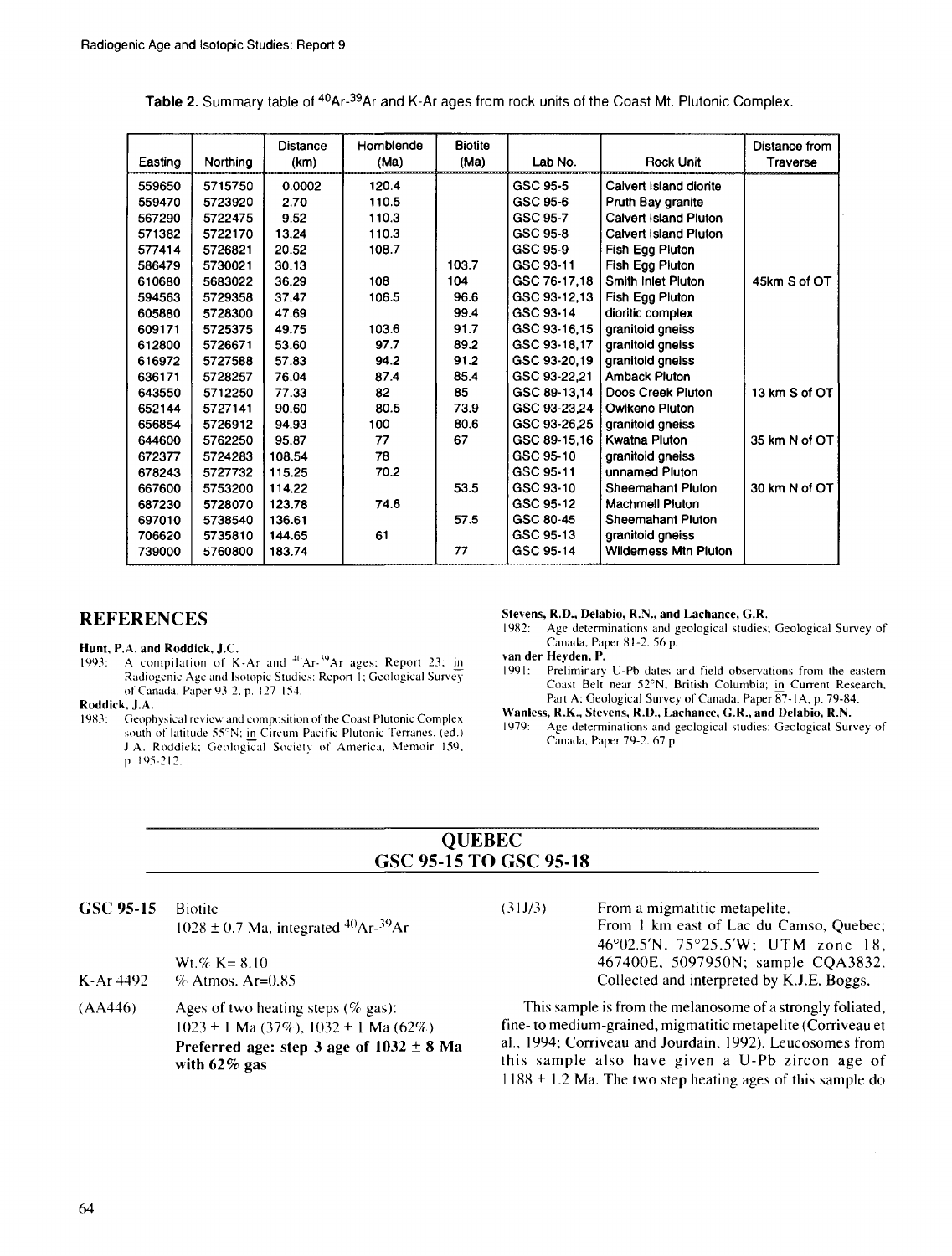not agree within error and because of the known complex geological history the age of highest temperature gas fraction (step 3) is considered the best estimate of the age. This biotite age is also anomously old, nearly 50 Ma older than nearby biotite samples (see samples GSC 95-16 and GSC 95-17). This is most likely due to excess argon contained within the biotite of this sample. Extraneous argon is typical of Grenville biotite from Ontario (Cosca et al., 1991) to Labrador (Dallmeyer and Rivers, 1983).

See GSC 95-18 for references.

- **GSC 95-16** Biotite 932  $\pm$  7 Ma, integrated <sup>40</sup>Ar-<sup>39</sup>Ar
- $Wt\% K = 7.36$ K-Ar 4493 % Atmos.  $Ar = 1.2$
- $(AA447)$  Ages of two heating steps (% gas): 963 ± 2 Ma (39%), 916 ± 1 Ma (60%) **Preferred age: step 3 age of 916 ± 1 Ma with 60% gas**
- (31 J/3) From migmatitic metapelite. From 2 km east of Lac Fourchu, Quebec; 46°04.8'N, 75°18.1'W; UTM zone 18, 477200E, 5102800N, sample CQA3302. Collected and interpreted by K.J.E. Boggs.

This sample is from the melanosome of a strongly foliated, fine- to medium-grained, migmatitic metapelite (Corriveau et al., 1994; Corriveau and Jourdain, 1992). A U-Pb monazite from the melanosome of this sample has given a date of 1185  $\pm$  3 Ma. This <sup>40</sup>Ar-<sup>39</sup>Ar biotite age is interpreted as a cooling age through 300°C (Dodson and McClelland-Brown, 1985) following regional metamorphism. In this case where the step heating ages do not agree, the age of the highest temperature gas fraction (step 3) is considered the best estimate of the age.

Metamorphic cooling ages from this portion of the Central Metasedimentary Belt (CMB), Grenville Province, Quebec follow the same general pattern as those observed within the Central Metasedimentary Belt of Ontario (Cosca et al., 1992; Cosca et al., 1991). The belt yields a range of Precambrian cooling ages.

See GSC 95-18 for references.

**GSC 95-17** Biotite 956 ± 8 Ma, integrated <sup>40</sup>Ar-<sup>39</sup>Ar Wt %  $K = 5.12$ 

K-Ar  $4494$  % Atmos. Ar = 15.1

 $(AA448)$  Ages of two heating steps (% gas): 954 ± 1 Ma (64%), 967 ± **1** Ma (34%) Preferred age: step 3 age of 967 ± 8 Ma with **34% gas**

(31J/6) From a migmatitic metapelite. From Highway 117, 1 km north of Lac Ganmon and Lacs Allard, Quebec; 46°26.7'N, 75°04.3'W; UTM zone 18, 494300E, 5148850N; sample CQA2039. Collected and interpreted by K.J.E. Boggs.

This sample is from the melanosome of a strongly foliated, fine- to medium-grained migmatitic metapelite (Corriveau et al., 1994; Corriveau and Jourdain, 1992). There are no U-Pb ages from nearby samples. In this case where the step heating ages do not agree, the age of the highest temperature gas fraction (step 3) is considered the best estimate of the age. This date possibly corresponds to cooling through 300°C (Dodson and McClelland-Brown, 1985) after extensive plutonism and shearing along the nearby Nominingue-Cheneville Shear Zone at c. 1165 Ma (Boggs et al., 1994). The Central Metasedimentary yields a range of Precambrian cooling ages.

See GSC 95-18 for references.

| GSC 95-18 Biotite |                                           |
|-------------------|-------------------------------------------|
|                   | 1190 ± 9 Ma, integrated $^{40}Ar^{-39}Ar$ |

|           | $Wt\% K = 6.77$      |
|-----------|----------------------|
| K-Ar 4495 | % Atmos. $Ar = 1.14$ |

- $(AA449)$  Ages of two heating steps (% gas):  $1199 \pm 1$  Ma (64%),  $1191 \pm 1$  Ma (34%) **Preferred age: 98% gas plateau age of 1197** ± **9 Ma**
- (31J/6) From a migmatitic metapelite. From east side of Lac Mountjoie, 1 km south of its northern end, Quebec; 46°18.5'N, 75°05.0'W; UTM zone 18, 491200E, 5128400N; sample CQA128O. Collected and interpreted by K.J.E. Boggs.

This sample is from the melanosome of a strongly foliated, fine- to medium-grained, migmatitic metapelite (Corriveau et al., 1994; Corriveau and Jourdain, 1992). A nearby U-Pb monazite has given an age of  $1183 \pm 3$  Ma. This <sup>40</sup>Ar-<sup>39</sup>Ar biotite age is anomously old, possibly due to extraneous argon incorporated into the biotite during peak metamorphism or shearing along the Nominingue-Cheneville Shear Zone at ca. 1165 Ma (Boggs et al., 1994). These abnormally old <sup>40</sup>Ar-<sup>39</sup>Ar biotite ages are not uncommon throughout the Grenville from Ontario (Cosca et al., 1991) to Labrador (Dallmeyer and Rivers, 1983).

## **REFERENCES**

- **Boggs, KJ.E., van Breemen, O., Corriveau, L., and Sawyer, E.W.**
- New insights on metamorphism in the Central Metasedimentary Belt of Quebec, Grenville Province; Mineralogical Magazine, 58A, p. 105-106.
- **Corriveau, L. and Jourdain, V.**
- 1992: Terrane characterization in the Central Metasedimentary Belt of the southern Grenville Orogen, Lac Nominingue map area, Quebec; in Current Research, Part C; Geological Survey of Canada, Paper 92-1C, p. 81-90.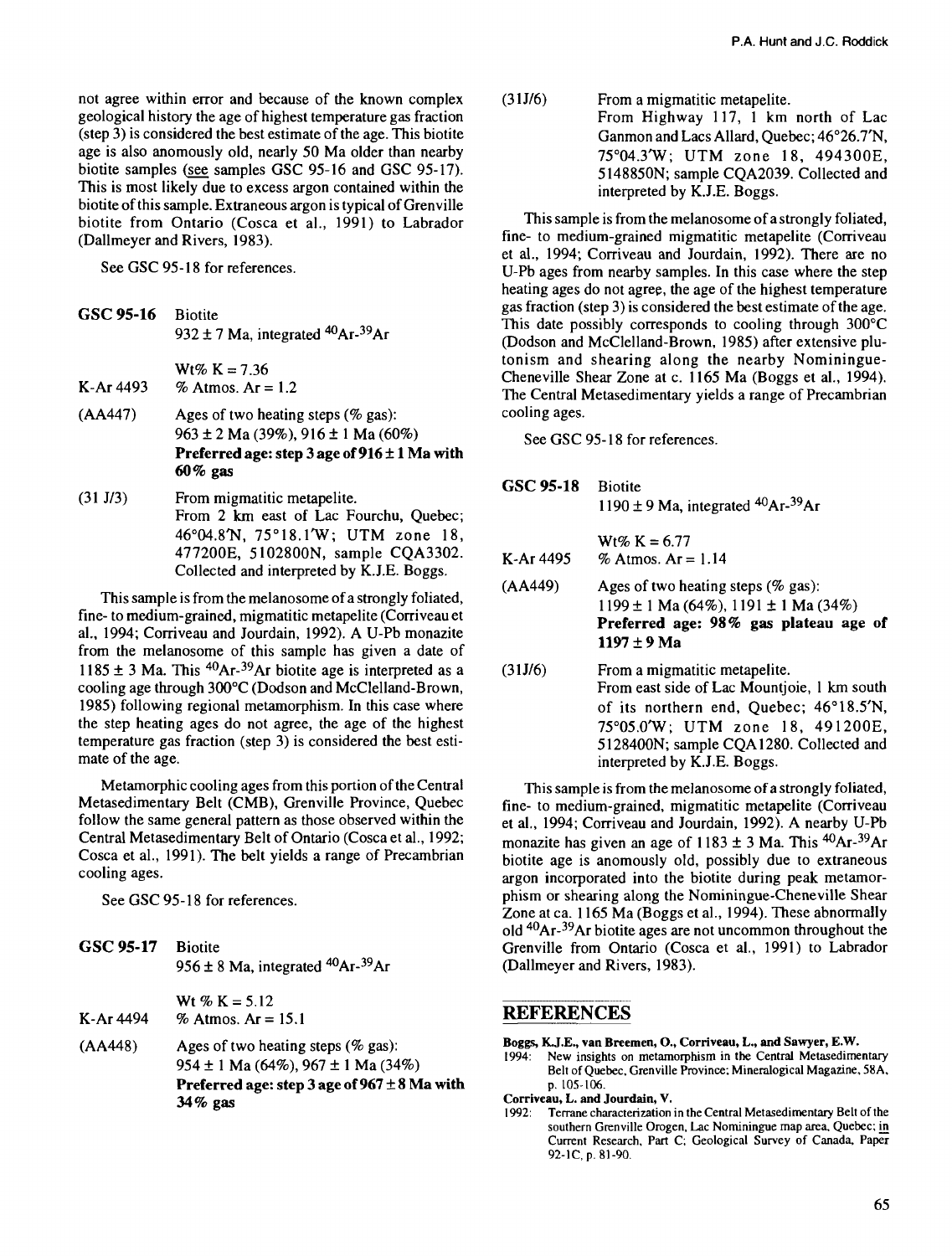# **Corriveau, L., Morin, D., el Madore, L.**

- 1994: Géologie et cibles d'exploration de la partie centre est de la ceinture métasédimentaire du Québec. Province de Grenville: dans Recherches en cours 1994-C: Commission géologique du Canada. p. 355-365.
- **Cosca, M.A., Essene, E.J., Kunk, M.J., and Sutter, J.F.**<br>1992: Differential unroofing within the CMB of the G
- 1992: Differential unroofing within the CMB of the Grenville Orogen: Constraints from <sup>40</sup>Ar-<sup>39</sup>Ar thermochronology; Contributions to Mineralogy and Petrology, v. 119, p. 211-255.
- **Cosca, M.A., Sutter, J.F., and Essene, E.J.**
- 1991: Cooling and inferred uplift/erosion history of the Grenville Orogen. Ontario: Constraints from <sup>40</sup>Ar-<sup>39</sup>Ar thermochronology: Tectonics. v. 10. p. 959-977.

#### **Dallmeyer, R.I), and Rivers, T.**

Recognition of extraneous argon components through incrementalrelease <sup>40</sup>Ar-<sup>30</sup>Ar analysis of biotite and hornblende across the Grenvillian metamorphic gradient in southwestern Labrador: Geochimica et Cosmochimica Acta. v. 47. p. 413-428.

#### **Dodson, M.H. and YlcClelland-Brown, E.**

Isotopic and paleomagnetic evidence for rates of cooling, uplift and erosion: in The Chronology of the Geological Record, (ed.) N.J. Snelling: Memorandum of the Geological Society of London, v. 10. p. 315-325.

### NOVA SCOTIA GSC 95-19

GSC **95-19** Biotite  $367.7 \pm 3.3$  Ma, integrated  $^{40}Ar^{-39}Ar$ 

 $Wt$  % K = 6.16 K-Ar 4506 % Atmos.  $Ar = 3.72$ 

- (AA460) Ages of two heating steps *(%* gas): 372.5 ± 0.4 Ma (75%), 368.9 ± 0.5 Ma (2**1** %) **Preferred age: step 3 age of 368.9** *±* **3.4 Ma with 21%** gas
- (UK/10) From a pelitic schist. On the Pembroke Lake road. 2.8 km northeast of Margaree River, Nova Scotia; 46°34'57"N, 6()°52'12"W: UTM zone 20, 663497E, 5160448N; sample CP93194. Collected and interpreted by K.L. Currie.

The sample was collected from a pelitic schist, with the assemblage biotite-muscovite-garnet, which forms a screen 4 m wide between migmatitic granite bodies with many pegmatite layers up to several centimetres thick. These migmatitic granites form part of the Belle Cote Road gneiss, for which a Silurian U-Pb zircon emplacement age of 429 Ma was obtained near this locality (Jamieson et al., 1986). The Belle Cote Road gneiss, 500 m to the west (but probably <100 m vertically) is thrust west over the Latest Devonian or Early

Carboniferous Fisset Brook Volcanics along the Margaree Shear Zone (Lynch and Tremblay, 1994). This resulted in the formation of new biotite and muscovite in the shear zone. The two heating step ages do not agree within error so therefore the highest temperature gas fraction may be the best estimate of the age. This Ar-Ar age therefore suggests that (i) any screens or enclaves in the Belle Cote Road gneiss were metamorphosed sufficiently at  $\sim$ 370 Ma that no trace of pre-Acadian metamorphism persists (if any existed), and (ii) that traces of post-Acadian (Late Devonian-Carboniferous) metamorphism. if any, cannot be found outside major shear zones. The coincidence of the Ar-Ar date with U-Pb zircon dates for granitic plutons in this region (compare Jamieson et al., 1986) confirms that Acadian granite emplacement was accompanied by rapid uplift and unroofing, a conclusion previously reached on stratigraphie grounds.

#### REFERENCES

**Jamieson, R.A., van Breemen, ()., Sullivan, R.W., and Currie, K.L.**

19X6: The age of igneous and metamorphic events in the western Cape Breton Highlands. Nova Scotia: Canadian Journal of Earth Sciences, v. 23. p. 1891-1901.

**Lynch, G. and Tremblay,C.**

1994: Late Devonian-Carboniferous detachment faulting and extensional tectonics in western Cape Breton Island, Nova Scotia. Canada: Tectonophysics. v. 23S, p. 231-245.

## NEWFOUNDLAND GSC 95-20 to GSC 95-23

- **GSC 95-20** Muscovite 383 ± 5 Ma Wt  $\% K = 8.19$ Rad. Ar =  $1.356 \times 10^{-4}$  cm<sup>3</sup>/g K-Ar 4387 *%* Atmos. Ar= 0.7
- (110/10) From a muscovite-rich schistose granite. Derived from Windowglass Hill Granite. 18 km northeast off Port Aux Basques. Trench

along H Brook of the Isle Aux Morts River. Newfoundland: 47°47'00"N. 58°55'OO"; UTM zone 21, 356500E 52915OON; sample BDI37-91. Collected by B. Dubé and interpreted by B. Dubé and K. Lauzière.

See GSC 95-23 for interpretation.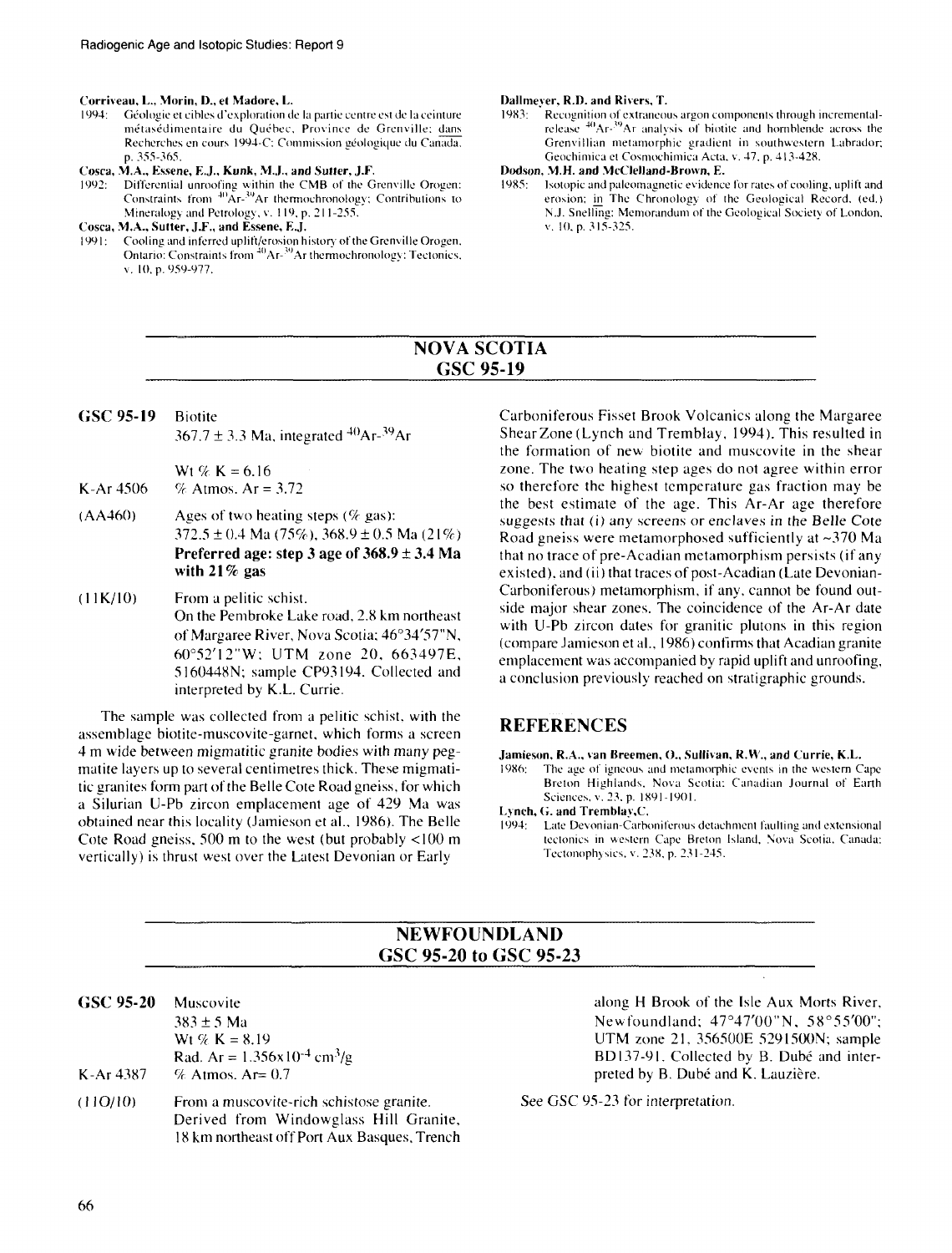**GSC95-21** Muscovite 381 ±6 Ma

Wt % K =  $8.14$ Rad. Ar =  $1.343x10^{-4}$  cm<sup>3</sup>/g K-Ar 4386 % Atmos. Ar =  $0.9$ 

(11O/10) From a muscovite-rich schistose granite. From the Windowglass Hill Granite, 18 km northeast of Port Aux Basques, Trench along H Brook of the Isle Aux Morts River, Newfoundland; 47°47'00"N, 58°55'OO"; UTM zone 21, 356500E, 5291500N; sample BD135-91. Collected by B. Dubé and interpreted by B. Dubé and K. Lauzière.

See GSC 95-23 for interpretation.

GSC **95-22** Sericite  $383 \pm 4$  Ma integrated  $^{40}Ar$ - $^{39}Ar$ 

 $Wt\% K=8.17$ K-AR  $4410 \frac{\% \text{ Atmos.}}{F} = 2.5$ 

- $(AA341)$  Ages of two heating steps + % gas: 383 ± **1** Ma (62%), 382 ± **1** Ma (33%) **Preferred age: 95%** gas **plateau** age **of 383** ± **4** Ma
- (11O/10) From a sericite-rich schist. Derived from the Windowglass Hill Granite southwest coast of Newfoundland. Trench located on top of Windowglass Hill, on the west bank of the Isle Aux Morts River, Newfoundland;  $47^{\circ}44\varphi00"$ N,  $58^{\circ}52'00"$ W; UTM zone 21 3525OOE, 52885OON; sample BD115-91; Collected by B. Dubé and interpreted by B. Dubé and K. Lauzière.

See GSC 95-23 for interpretation.

GSC **95-23** Sericite  $381 \pm 3$  Ma integrated <sup>40</sup>Ar- $^{39}$ Ar

Wt %  $K = 7.74$ 

- K-AR 4409 % Atmos. Ar =  $1.4$
- (AA340) Ages of two heating steps +  $%$  gas: 380 ± 1 Ma (53%), 381 ± **1** Ma (42%) **Preferred age: 95%** gas **plateau** age **of 381** ± 3 **Ma**

(11O/10) From a sericite-rich schist.

Derived from the Windowglass Hill Granite, southwest coast of Newfoundland. Trench located on top of Windowglass Hill, on the west bank of the Isle Aux Morts River, Newfoundland; 47°44'00"N, 58°52'OO"W; UTM zone 21 3525OOE, 52885OON; sample BD113-91. Collected by B. Dubé and interpreted by B. Dubé and K. Lauzière.

The K-Ar samples GSC 95-20 and GSC 95-21 are from a muscovite-rich schist located within a trench along the H Brook showing of the Isle aux Morts River. The <sup>40</sup>Ar-<sup>39</sup>Ar samples GSC 95-22 and GSC 95-23 are from a sericite-rich schist located within a trench on top of the Windowglass Hill Granite. The schist is derived from a mylonitized Windowglass Hill Granite (zircon dated at 424 Ma by Dube et al., in press). Mineralization occurs in stockworks of galena-rich quartz veinlets. Several veinlets are perpendicular to both the strong planar S3b fabric as well as to the down dip L3 stretching lineation suggesting emplacement as extension veinlets during the reverse movement along the Cape Ray Fault Zone The interesting the container along the capability run Esternated  $40Ar<sup>39</sup>Ar$  and K-Architecture and K-Architecture and K-Architecture and K-Architecture and K-Architecture and K-Architecture and K-Architecture and Kresults suggest either that the mineralization is the same age and possibly related to the late tectonic Strawberry granite (zircon,  $384 \pm 2$  Ma) (Dubé et al., in press) or that the age of the sericite and muscovite was reset by this younger intrusion located near the dated samples. Results for the integrated  $^{40}$ Ar- $^{39}$ Ar indicate that the initial step of several per cent gas gave the same age as the next two heating steps suggesting no excess argon present. As the integrated age is the same for the two heating steps, this strongly suggest that these ages have not been reset (J.C. Roddick, pers. comm., 1994). However, structural field relationships indicate that the ductile structures host of the mineralization, are crosscut by the Isle aux Morts granite dated zircons at 386 Ma (Dubé et al., in press). Thus, the gold-bearing hosting structures are pre-emplacement of the Strawberry and/or Isle aux Morts intrusions. ment of the Strawberry and/or Isle aux Morts intrusions.<br>However, the mineralization could still have been emplaced in already developed older structures. Because of these con $f$  already developed order structures. Decause of these conincung relationships there is no unique interpretation of the age of the mineralizing event but to say that the mineralization is post-424 Ma and pre- to syn-384 Ma (Dubé and Lauzière, unpub. data).

### **REFERENCES**

**Dube, B., Dunning, G., Lauziere, K., and Roddick, C.J.**

in press: New insights into the Appalachian orogen from geology and geochronology along the Cape Ray Fault Zone. SW Newfoundland; Geological Society of America Bulletin.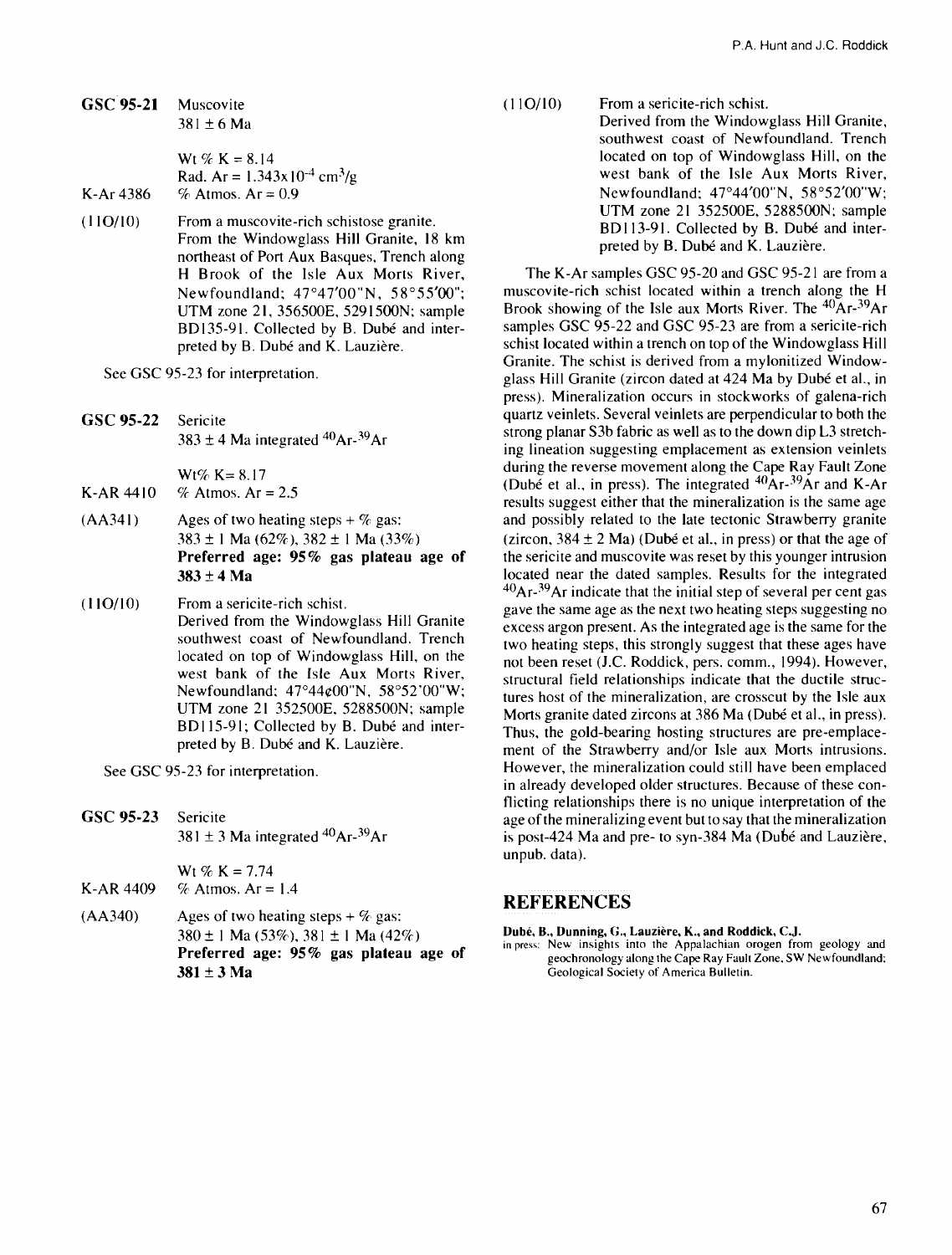## APPENDIX

*The numbers listed below refer to the individual sample determination numbers, e.g. (GSC) 62-189, published in the Geological Survey of Canada age reports listed below:*

|                           | <i>Determinations</i> |                                        | <i>Determinations</i> |
|---------------------------|-----------------------|----------------------------------------|-----------------------|
| GSC Paper 60-17, Report 1 | 59-1 to 59-98         | GSC Paper 79-2, Report 14              | 78-1 to 78-230        |
| GSC Paper 61-17, Report 2 | 60-1 to 60-152        | GSC Paper 81-2, Report 15              | 80-1 to 80-208        |
| GSC Paper 62-17, Report 3 | $61-1$ to $61-204$    | GSC Paper 82-2, Report 16              | 81-1 to 81-226        |
| GSC Paper 63-17, Report 4 | $62-1$ to $62-190$    | GSC Paper 87-2, Report 17              | 87-1 to 87-245        |
| GSC Paper 64-17, Report 5 | $63-1$ to $63-184$    | GSC Paper 88-2, Report 18              | 88-1 to 88-105        |
| GSC Paper 65-17, Report 6 | 64-1 to 64-165        | GSC Paper 89-2, Report 19              | 89-1 to 89-135        |
| GSC Paper 66-17, Report 7 | $65-1$ to $65-153$    | GSC Paper 90-2, Report 20              | 90-1 to 90-113        |
| GSC Paper 67A, Report 8   | 66-1 to 66-176        | GSC Paper 91-2, Report 21              | 91-1 to 91-187        |
| GSC Paper 69a, Report 9   | $67-1$ to $67-146$    | GSC Paper 92-2, Report 22              | 92-1 to 92-100        |
| GSC Paper 71-2, Report 10 | 70-1 to 70-156        | GSC Paper 93-2, Report 23              | 93-1 to 93-73         |
| GSC Paper 73-2, Report 11 | 72-1 to 72-163        | GSC Current Research 1994-F, Report 24 | 94-1 to 94-62         |
| GSC Paper 74-2, Report 12 | 73-1 to 73-198        | GSC Current Research 1995-F, Report 25 | 95-1 to 95-23         |
| GSC Paper 77-2, Report 13 | 76-1 to 76-248        |                                        |                       |

#### GSC Age Determinations Listed by N.T.S, Co-ordinates

| $1 - M$     | 62-189, 190; 63-136, 137; 66-170, 171; 70-145, 146,  | $12-H$      | 60-148: 61-203, 204: 70-143, 144, 149              |
|-------------|------------------------------------------------------|-------------|----------------------------------------------------|
|             | 147, 152                                             | $12 - 1$    | 60-149: 61-200, 201: 64-158: 66-169: 70-150:       |
| $1-N$       | 65-150: 70-156                                       |             | 72-153, 154, 155, 156, 157, 73-195, 196            |
| $2-C$       | 70-155                                               | $12-L$      | 60-133, 134, 143                                   |
| $2-D$       | 59-94, 95, 96, 97, 98; 60-151, 152; 63-182; 65-142,  | 12 M        | 78-202. 203. 204. 205                              |
|             | 143: 66-172: 70-153. 154                             | $12-°$      | 60-135                                             |
| $2-E$       | 62-187, 188, 63-168, 169, 170, 171, 183, 184;        | $12 - P$    | 73-191                                             |
|             | 64-159; 65-144, 145, 146, 147, 148, 149; 67-144;     | $13 - A/3$  | 91-167, 168, 169, 170, 171, 172                    |
|             | 70-151: 78-229, 230                                  | $13-C$      | 66-167: 67-138                                     |
| $2-F$       | 70-148: 80-206                                       | $13-D$      | 60-132                                             |
| $2-L$       | 72-158, 159                                          | $13-E$      | 64-160: 70-133: 80-201                             |
| $2-M$       | 66-173: 73-192, 193, 194                             | $13-F$      | 60-145: 67-136. 137                                |
| $3-D$       | 63-161                                               | $13-H$      | 60-146: 67-141                                     |
| $10-N$      | 72-163                                               | $13 - 1$    | 70-138, 142; 72-140, 150                           |
| $11-D$      | 70-122, 123                                          | $13-J$      | 70-134, 135, 136, 137; 72-139; 78-228; 87-1, 2, 3, |
| $11-E$      | 66-156, 157, 158; 70-124, 125; 78-209; 87-14         |             | 4.5                                                |
| $11-F$      | 62-168, 169; 78-211; 80-200; 87-14                   | $13-K$      | 60-144; 61-196; 62-183, 184, 185; 63-178, 179;     |
| $11-J$      | 78-212                                               |             | 72-141, 142, 143; 73-168, 169; 76-241, 242, 244,   |
| $11-K$      | 66-159, 160, 161; 78-210; 80-199                     |             | 247.248.81-208.209.211                             |
| $11 - K/10$ | $95 - 19$                                            | $13-L$      | 61-197; 62-177; 63-148, 163, 177; 64-157; 65-151;  |
| $11-L$      | 65-133, 134, 135; 66-163; 70-128, 129, 130; 72-124,  |             | 73-163, 164, 167, 76-240, 245                      |
|             | 125, 126, 76-231, 232, 233, 234, 235, 236, 237, 238, | $13-M$      | 63-174; 64-162; 70-131, 132; 73-174; 76-243        |
|             | 239                                                  | $13-M/3$    | $87 - 19$                                          |
| $11-N$      | 78-206, 207, 208; 81-206, 207                        | $13-M/6$    | $87-6$                                             |
| $11 - Q$    | 61-202; 63-162; 65-138, 139, 140, 141; 66-168        | $13-M/11$   | $87 - 7$                                           |
| $11 - O/10$ | 94-57, 58; 95-20, 21, 22, 23                         | $13-M/14$   | $87 - 8$                                           |
| $11 - P$    | 67-143                                               | $13-N$      | 62-178; 63-172; 73-176, 177, 178, 179, 183, 184;   |
| $12-A$      | 67-142; 70-120, 121; 72-160, 161; 73-197, 198;       |             | 76-246: 81-210                                     |
|             | 81-212, 213, 214, 215, 216, 217                      | $13-N/6$    | $87-9$                                             |
| 12-A/5      | 89-128, 129, 130                                     | $13 - N/9$  | $87 - 10$                                          |
| $12 - A/11$ | 94-61                                                | $13-O$      | 62-179, 180, 181, 182; 67-133, 134, 135; 70-140,   |
| $12 - A/15$ | 94-60                                                |             | 141; 72-144, 145, 146, 147, 148, 149, 151, 152;    |
| $12-B$      | 60-147; 61-199; 62-186; 63-166, 167; 81-218, 219     |             | 73-180, 181, 185, 186, 187, 188, 189, 190          |
| $12-E$      | 65-129: 66-153: 70-102. 103. 104. 105: 72-95         | $13 - 0/13$ | $87 - 11$                                          |
|             |                                                      | $14-C$      | 72-138; 73-182                                     |
|             |                                                      |             |                                                    |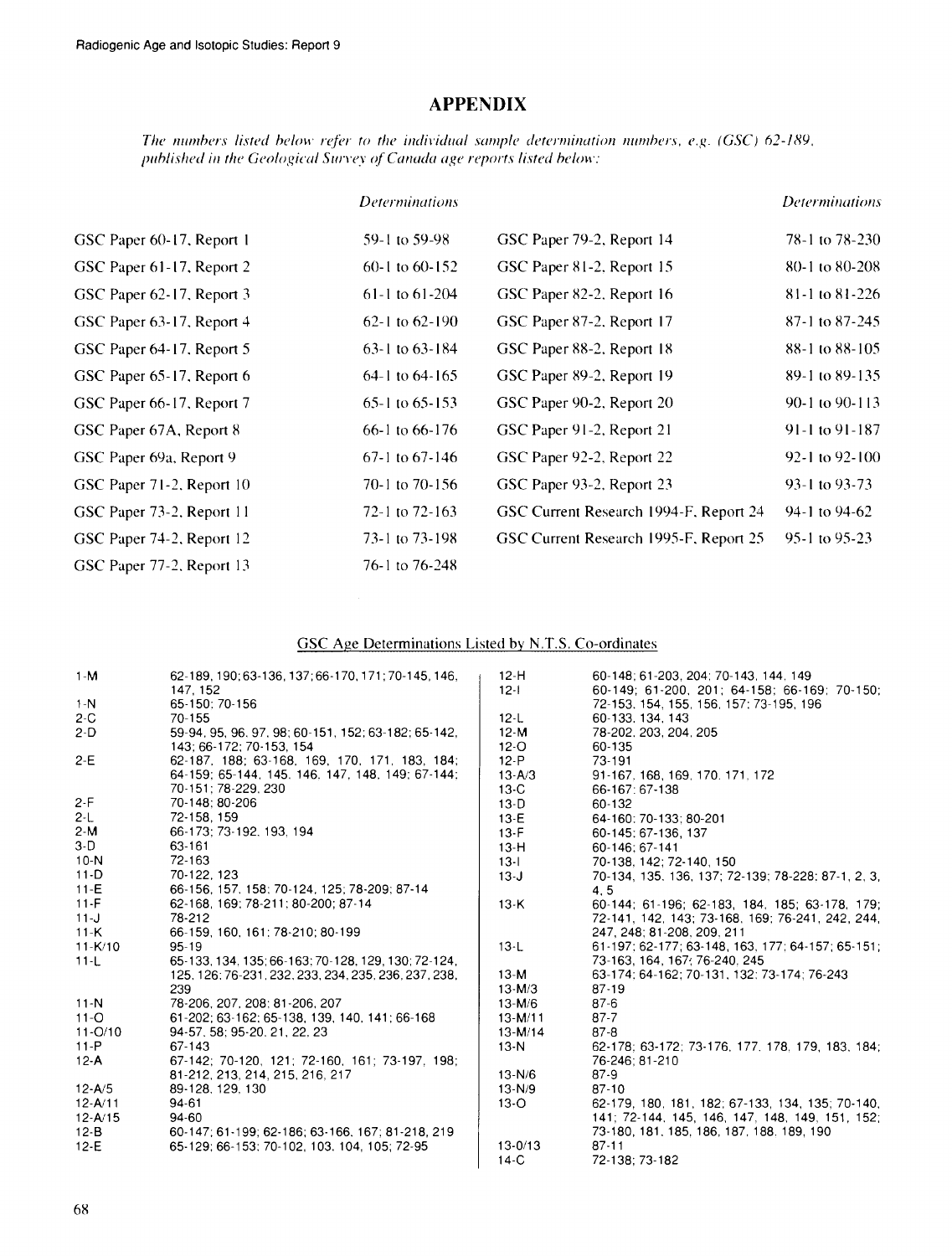| 14-D                     | 60-143, 63-175; 65-122, 152; 73-166                                                                     | $23-G$              | 60-137, 138, 139, 140; 61-198; 80-202, 203, 204,             |
|--------------------------|---------------------------------------------------------------------------------------------------------|---------------------|--------------------------------------------------------------|
| $14-D/3$<br>14-E         | 87-12<br>$61-195$ ; 62-172; 63-181; 64-164; 65-153; 66-166;                                             | 23-H                | 205<br>62-173, 174, 175, 176; 64-161; 66-165; 73-156         |
|                          | 72-134; 73-165, 172                                                                                     | 23-l                | 59-64; 60-129, 141, 142; 63-164, 165                         |
| $14-E/7$                 | 92-94 95                                                                                                | 23-J                | 62-123; 66-164                                               |
| $14-E/9$                 | 92-89, 90                                                                                               | 23-M                | 81-205                                                       |
| 14-F                     | 62-171; 63-180; 64-163; 72-135, 136, 137                                                                | 23-O                | 59-63; 60-128; 62-139; 87-20                                 |
| $14 - F/5$               | 92-91                                                                                                   | 23-P                | 60-131; 61-181; 65-120, 121; 70-100; 73-159;                 |
| $14 - F/11$              | 92-92                                                                                                   |                     | 76-227, 228, 229                                             |
| $14-F/13$                | 92-93                                                                                                   | $23 - P/8$          | 87-13                                                        |
| 14-L                     | 63-173, 176; 64-165; 67-130, 131, 132, 140; 73-171,                                                     | 24-A                | 60-130; 72-93, 132; 73-158, 160                              |
|                          | 175; 78-213, 214, 215, 216, 217, 218, 219, 220, 221,                                                    | 24-B                | 63-134, 135; 67-117; 70-98, 99                               |
|                          | 222, 223, 224, 225, 226, 227                                                                            | 24-C                | 60-126, 127; 73-149                                          |
| $14-M$                   | 67-129; 72-133; 73-170, 173                                                                             | 24-D                | 62-124                                                       |
| 15-M                     | 76-174.175                                                                                              | 24-F                | 59-65; 62-136                                                |
| 20-l                     | 72-162                                                                                                  | 24-G                | 62-137; 67-118                                               |
| 20-P                     | 61-194; 62-167                                                                                          | 24-H                | 62-138; 66-151; 73-146, 147, 157; 76-230                     |
| $21-A$                   | 59-93; 62-163, 164, 165, 166; 65-132; 66-155;<br>92-71, 72, 73, 74, 75, 76, 77, 78, 79, 80, 81, 82, 83; | 24-l                | 64-124; 65-123; 67-116; 72-94                                |
|                          | 93-63                                                                                                   | 24-J<br>24-K        | 62-134, 135; 67-115<br>63-132                                |
| 21 B                     | 61-193; 62-161, 162                                                                                     | 24-L                | 61-175                                                       |
| $21 - E$                 | 59-89, 90, 91; 60-117, 118; 64-132; 66-142; 72-103,                                                     | 24-M                | 61-176, 178; 62-125                                          |
|                          | 104, 105                                                                                                | 24-N                | 61-179, 180                                                  |
| 21-G                     | 60-136; 62-159; 63-155; 66-154; 67-128; 70-108,                                                         | 24-P                | 62-132, 133, 170; 67-139; 70-139; 72-131; 73-148             |
|                          | 109, 110; 72-111, 112, 113, 114, 115, 116, 117, 118,                                                    | 25 A                | 67-64, 114                                                   |
|                          | 119, 120, 121, 122, 123; 80-198; 87-15, 16, 17;                                                         | 25-C                | 64-136, 137                                                  |
|                          | 89-113                                                                                                  | 25-D                | 66-143                                                       |
| $21 - G/12$              | 89-116                                                                                                  | 25-E                | 73-139                                                       |
| $21 - G/13$              | 89-114, 115                                                                                             | $25 - 1$            | 66-70                                                        |
| $21 - G/14$              | 89-117, 118, 119; 90-107                                                                                | $25 - 1/14$         | 89-133                                                       |
| 21-H                     | 62-160; 64-156; 65-131; 72-127, 128, 129, 130                                                           | 25 K                | $61 - 52$                                                    |
| $21 - H/15$              | $90 - 112$                                                                                              | $25 - P$            | 78-123                                                       |
| 21-I                     | 64-154; 70-127                                                                                          | 26 B                | 59-37, 38, 73-73, 78-122                                     |
| $21 - 1/2$               | 90-111                                                                                                  | 26-C                | 66-69                                                        |
| $21 - 1/3$               | 90-113; 91-164; 92-86, 87                                                                               | 26-F                | 66-68                                                        |
| $21 - 1/4$               | 91-165                                                                                                  | 26-H                | 81-140                                                       |
| 21-1/13                  | 91-116                                                                                                  | $26 - J$            | 81-139                                                       |
| 21-J                     | 61-187, 188, 189, 190, 191, 192; 62-155, 156, 157,<br>158; 63-156, 157, 158, 159; 65-130; 70-111, 115,  | $27-A$              | 81-117, 118, 119                                             |
|                          | 116, 117, 118, 119; 72-107, 108, 109, 110; 90-109,                                                      | $27-B$              | 87-134, 135                                                  |
|                          | 110                                                                                                     | $27-C$<br>27-D      | 61-50, 51; 64-36; 70-65; 72-37, 38; 87-136, 137              |
| $21 - J/3$               | 89-120                                                                                                  | $27-F$              | 70-66 67; 81-115, 116<br>70-64                               |
| $21 - J/4$               | 91-163; 92-84, 85, 88                                                                                   | $27-G$              | 70-68                                                        |
| $21 - J/6$               | 89-121, 122                                                                                             | $29-G$              | 81-91, 92, 93, 94                                            |
| $21 - J/10$              | 89-123                                                                                                  | $31-C$              | 59-57, 63-115; 64-119, 122; 65-111; 73-134, 135              |
| $21 - J/11$              | 89-124, 125                                                                                             | 31-D                | 62-116, 117, 118; 88-73, 74, 75, 76                          |
| $21 - J/13$              | 90-108; 91-161, 162                                                                                     | $31-E$              | 59-44, 45, 48, 49, 50                                        |
| $21 - J/15$              | 89-126                                                                                                  | $31-F$              | 59-51, 52, 53, 54, 55, 56; 61-161; 65-113; 66-134;           |
| $21 - L$                 | 62-119, 120, 121; 64-128; 67-120                                                                        |                     | 70-84; 72-86, 87                                             |
| 21-M                     | 59-86, 87; 60-114; 62-145; 80-191                                                                       | 31-G                | 60-112; 63-133; 64-125, 126; 65-112; 67-127;                 |
| 21-N/8                   | 91-160                                                                                                  |                     | 70-85, 86, 87, 88, 89, 90, 91; 72-88; 78-196                 |
| 21-O                     | 64-155; 70-112; 72-106                                                                                  | $31-H$              | 59-92; 61-182, 183; 66-141; 78-200, 201                      |
| $21 - 0/2$<br>$21 - O/4$ | 89-127<br>87-18                                                                                         | 31-J                | 63-139, 140; 65-114, 115, 116, 117; 66-137, 138              |
| $21 - O/8$               | 94-55, 56                                                                                               | $31 - J/3$          | 95-15, 16                                                    |
| 21-P                     | 70-113, 114                                                                                             | $31 - J/6$          | $95-17, 18$                                                  |
| $22-A$                   | 62-122; 64-131; 65-125, 126, 127, 128; 66-152;                                                          | 31-L                | 61-159, 160; 62-114, 115, 73-130, 131, 132, 133              |
|                          | 70-106, 107, 72-97, 99, 100, 101, 102;                                                                  | $31 - L/11$<br>31-M | 89-112<br>59-76, 77, 78; 61-157; 65-110; 70-83; 80-173, 196, |
| $22 - A/13$              | 88-85, 86, 87, 88, 89, 90, 91, 92, 93, 94, 95, 96, 97                                                   |                     | 197; 87-21, 22                                               |
|                          |                                                                                                         | $31 - M/2$          | 87-23, 24                                                    |
| 22-B                     | 61-184, 185, 186; 70-101; 72-96                                                                         | $31 - M/3$          | 87-25                                                        |
| 22-D                     | 60-113, 115; 73-144, 145, 155; 80-192, 193, 194,                                                        | $31 - M/6$          | 87-26                                                        |
|                          | 195                                                                                                     | $31 - M/7$          | 87-27, 28, 29, 30                                            |
| 22-F                     | 60-116: 62-144; 66-146                                                                                  | 31-N                | 59-79, 80, 81, 82, 83, 84, 85                                |
| 22-H                     | 72-98;                                                                                                  | 31-O                | 65-118 119                                                   |
| 22-H/4                   | 88-80, 81, 82, 83, 84                                                                                   | $31-P$              | 60-111                                                       |
| 22-K                     | 61-163                                                                                                  | 32-A                | 60-110                                                       |
| 22-N                     | 64-127; 66-144, 145                                                                                     | 32-B                | 70-92, 93, 94, 95; 72-89                                     |
| 22-P                     | 61-166; 62-142                                                                                          | 32-B/5              | 93-62                                                        |
| 23-A                     | 67-119                                                                                                  | 32-C                | 59-67, 68, 69, 70, 71, 72, 73, 75; 60-106; 64-129;           |
| $23-B$                   | 59-88; 62-140, 141; 66-147, 148, 149, 150; 73-150,                                                      |                     | 67-124; 72-90, 76-212, 213, 214, 215, 216, 217,              |
| 23-C                     | 151, 152, 153, 154, 161, 162<br>61-164, 165, 171                                                        |                     | 218, 219, 80-184, 185                                        |
| $23-D$                   | 63-138, 152; 81-204                                                                                     | $32-D$              | 59-66, 74; 61-167, 168; 63-149, 150; 64-85; 66-130,          |
| 23-F                     | 64-144                                                                                                  |                     | 132, 133; 67-121, 122; 80-172, 187, 188, 189, 190            |
|                          |                                                                                                         |                     |                                                              |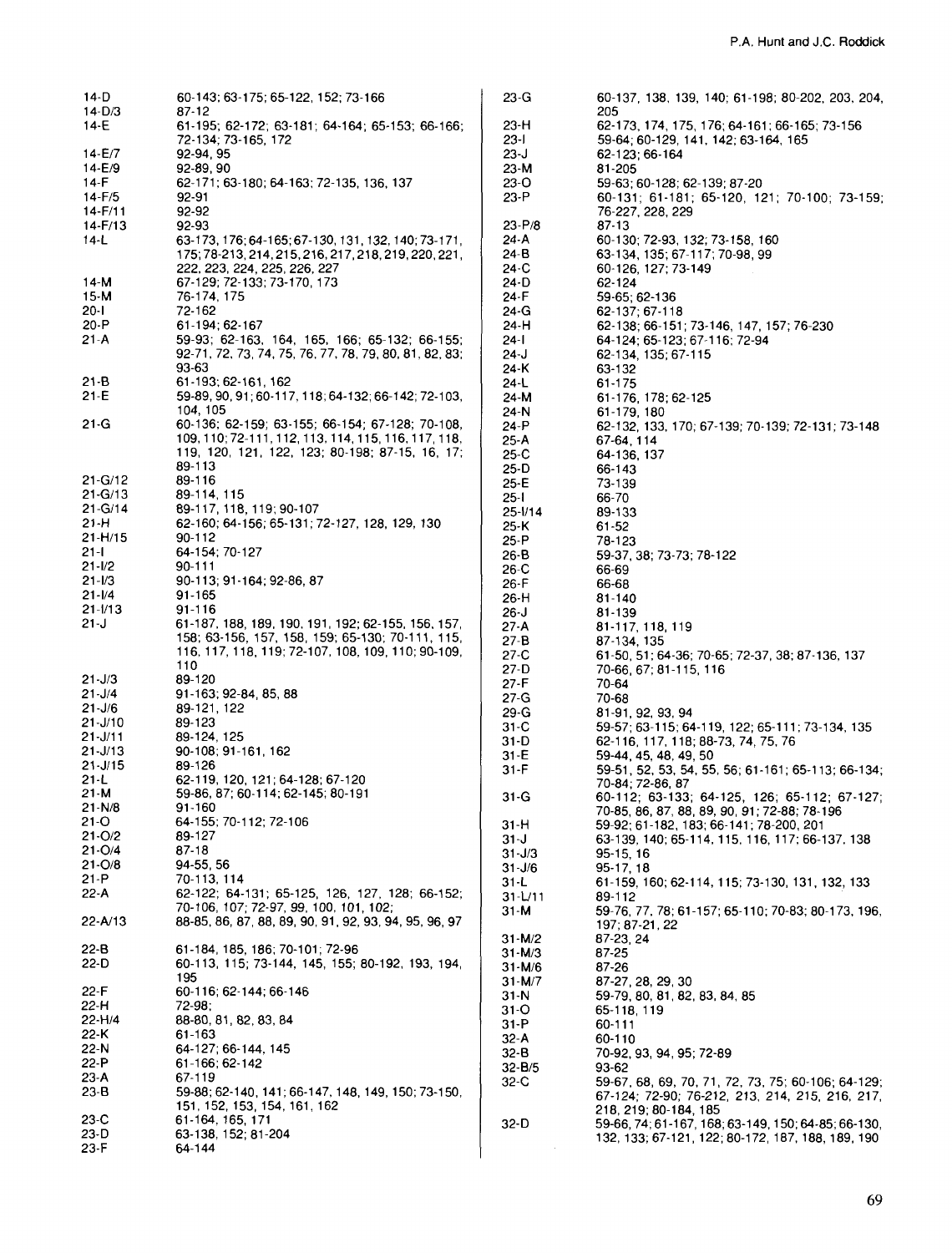| 177, 178, 179<br>32-F<br>61-169; 67-123; 73-136; 76-220<br>$42 - B$<br>80-156, 157, 158, 159, 160, 161, 162, 163, 164, 165;<br>32-G<br>60-107, 108; 61-162; 62-146, 147, 148, 149, 150,<br>87-44, 45, 46, 47, 48, 49<br>153, 154; 63-136, 137, 141, 142, 143, 144, 145, 146,<br>$42-C$<br>62-110; 73-111, 112, 120; 73-117, 118<br>147; 64-145, 146, 147, 148, 149, 150, 151, 152;<br>66-139; 67-113, 126; 72-91; 73-137, 138; 76-221,<br>42-D<br>63-123; 64-116, 118; 67-104; 72-82, 83; 73-119;<br>80-153, 154, 155<br>222, 223, 224, 225, 226<br>42-E<br>61-140; 64-115; 73-113; 76-210<br>$32 - G/8$<br>92-69, 70<br>42-F<br>60-102; 64-102, 105; 73-114, 115, 116, 121, 122<br>32-G/9<br>92-66, 67, 68<br>60-109: 62-151, 152; 64-153; 78-199<br>42-G<br>60-103; 63-113, 114; 66-123, 124<br>32-H<br>42-H<br>73-123, 124<br>$32 - H/13$<br>92-65<br>42-l<br>66-125, 126, 127, 128, 129; 72-85<br>$32-L$<br>61-170<br>$42-L$<br>64-86, 87, 88, 92, 93, 94, 95, 96, 97, 98, 99, 114;<br>$32-N$<br>87-31<br>65-104: 66-111, 112<br>32-O<br>64-143: 67-125<br>60-100: 62-103, 104; 63-120, 121; 73-109, 110<br>42-M<br>32-P<br>66-140; 70-96, 97; 80-186; 81-203<br>43-E<br>60-101<br>$33-A$<br>59-62<br>43-G<br>67-106, 107: 70-80<br>$33-F$<br>60-120<br>43-K<br>70-79<br>33-H<br>59-61<br>44-P<br>64-72<br>33-I<br>59-60<br>45-J<br>81-190<br>$33 - J$<br>60-119<br>45-O<br>81-189<br>$33-M$<br>66-95 |  |
|-----------------------------------------------------------------------------------------------------------------------------------------------------------------------------------------------------------------------------------------------------------------------------------------------------------------------------------------------------------------------------------------------------------------------------------------------------------------------------------------------------------------------------------------------------------------------------------------------------------------------------------------------------------------------------------------------------------------------------------------------------------------------------------------------------------------------------------------------------------------------------------------------------------------------------------------------------------------------------------------------------------------------------------------------------------------------------------------------------------------------------------------------------------------------------------------------------------------------------------------------------------------------------------------------------------------------------------------------------------------------------------------------------------|--|
|                                                                                                                                                                                                                                                                                                                                                                                                                                                                                                                                                                                                                                                                                                                                                                                                                                                                                                                                                                                                                                                                                                                                                                                                                                                                                                                                                                                                           |  |
|                                                                                                                                                                                                                                                                                                                                                                                                                                                                                                                                                                                                                                                                                                                                                                                                                                                                                                                                                                                                                                                                                                                                                                                                                                                                                                                                                                                                           |  |
|                                                                                                                                                                                                                                                                                                                                                                                                                                                                                                                                                                                                                                                                                                                                                                                                                                                                                                                                                                                                                                                                                                                                                                                                                                                                                                                                                                                                           |  |
|                                                                                                                                                                                                                                                                                                                                                                                                                                                                                                                                                                                                                                                                                                                                                                                                                                                                                                                                                                                                                                                                                                                                                                                                                                                                                                                                                                                                           |  |
|                                                                                                                                                                                                                                                                                                                                                                                                                                                                                                                                                                                                                                                                                                                                                                                                                                                                                                                                                                                                                                                                                                                                                                                                                                                                                                                                                                                                           |  |
|                                                                                                                                                                                                                                                                                                                                                                                                                                                                                                                                                                                                                                                                                                                                                                                                                                                                                                                                                                                                                                                                                                                                                                                                                                                                                                                                                                                                           |  |
|                                                                                                                                                                                                                                                                                                                                                                                                                                                                                                                                                                                                                                                                                                                                                                                                                                                                                                                                                                                                                                                                                                                                                                                                                                                                                                                                                                                                           |  |
|                                                                                                                                                                                                                                                                                                                                                                                                                                                                                                                                                                                                                                                                                                                                                                                                                                                                                                                                                                                                                                                                                                                                                                                                                                                                                                                                                                                                           |  |
|                                                                                                                                                                                                                                                                                                                                                                                                                                                                                                                                                                                                                                                                                                                                                                                                                                                                                                                                                                                                                                                                                                                                                                                                                                                                                                                                                                                                           |  |
|                                                                                                                                                                                                                                                                                                                                                                                                                                                                                                                                                                                                                                                                                                                                                                                                                                                                                                                                                                                                                                                                                                                                                                                                                                                                                                                                                                                                           |  |
|                                                                                                                                                                                                                                                                                                                                                                                                                                                                                                                                                                                                                                                                                                                                                                                                                                                                                                                                                                                                                                                                                                                                                                                                                                                                                                                                                                                                           |  |
|                                                                                                                                                                                                                                                                                                                                                                                                                                                                                                                                                                                                                                                                                                                                                                                                                                                                                                                                                                                                                                                                                                                                                                                                                                                                                                                                                                                                           |  |
|                                                                                                                                                                                                                                                                                                                                                                                                                                                                                                                                                                                                                                                                                                                                                                                                                                                                                                                                                                                                                                                                                                                                                                                                                                                                                                                                                                                                           |  |
|                                                                                                                                                                                                                                                                                                                                                                                                                                                                                                                                                                                                                                                                                                                                                                                                                                                                                                                                                                                                                                                                                                                                                                                                                                                                                                                                                                                                           |  |
|                                                                                                                                                                                                                                                                                                                                                                                                                                                                                                                                                                                                                                                                                                                                                                                                                                                                                                                                                                                                                                                                                                                                                                                                                                                                                                                                                                                                           |  |
|                                                                                                                                                                                                                                                                                                                                                                                                                                                                                                                                                                                                                                                                                                                                                                                                                                                                                                                                                                                                                                                                                                                                                                                                                                                                                                                                                                                                           |  |
|                                                                                                                                                                                                                                                                                                                                                                                                                                                                                                                                                                                                                                                                                                                                                                                                                                                                                                                                                                                                                                                                                                                                                                                                                                                                                                                                                                                                           |  |
| 45-P<br>73-91<br>33-N<br>59-58, 59                                                                                                                                                                                                                                                                                                                                                                                                                                                                                                                                                                                                                                                                                                                                                                                                                                                                                                                                                                                                                                                                                                                                                                                                                                                                                                                                                                        |  |
| 46-A<br>73-88, 89, 90<br>34-B<br>63-153, 154; 64-141; 78-197, 198                                                                                                                                                                                                                                                                                                                                                                                                                                                                                                                                                                                                                                                                                                                                                                                                                                                                                                                                                                                                                                                                                                                                                                                                                                                                                                                                         |  |
| 46-B<br>65-77; 73-87<br>34-C<br>64 135                                                                                                                                                                                                                                                                                                                                                                                                                                                                                                                                                                                                                                                                                                                                                                                                                                                                                                                                                                                                                                                                                                                                                                                                                                                                                                                                                                    |  |
| 46-C<br>73-86<br>63-93; 65-85, 86, 87<br>34-D                                                                                                                                                                                                                                                                                                                                                                                                                                                                                                                                                                                                                                                                                                                                                                                                                                                                                                                                                                                                                                                                                                                                                                                                                                                                                                                                                             |  |
| 65-79<br>46-E<br>34 F<br>64-134<br>46-F<br>65-78                                                                                                                                                                                                                                                                                                                                                                                                                                                                                                                                                                                                                                                                                                                                                                                                                                                                                                                                                                                                                                                                                                                                                                                                                                                                                                                                                          |  |
| 34-G<br>61-172<br>65-52<br>46-J<br>$34 - 1$<br>62-130, 131                                                                                                                                                                                                                                                                                                                                                                                                                                                                                                                                                                                                                                                                                                                                                                                                                                                                                                                                                                                                                                                                                                                                                                                                                                                                                                                                                |  |
| 46-K<br>65-53: 80-107<br>$34 - 1/3$<br>94-54                                                                                                                                                                                                                                                                                                                                                                                                                                                                                                                                                                                                                                                                                                                                                                                                                                                                                                                                                                                                                                                                                                                                                                                                                                                                                                                                                              |  |
| 46-L<br>65-57: 67-90<br>34-J<br>61-173                                                                                                                                                                                                                                                                                                                                                                                                                                                                                                                                                                                                                                                                                                                                                                                                                                                                                                                                                                                                                                                                                                                                                                                                                                                                                                                                                                    |  |
| 46-M<br>65-54, 58; 73-109, 110; 80-103, 104<br>34-L<br>60-121                                                                                                                                                                                                                                                                                                                                                                                                                                                                                                                                                                                                                                                                                                                                                                                                                                                                                                                                                                                                                                                                                                                                                                                                                                                                                                                                             |  |
| 46-N<br>65-55, 59; 80-105, 106, 108, 109; 81-120, 121, 122,<br>34-M<br>65-83, 84                                                                                                                                                                                                                                                                                                                                                                                                                                                                                                                                                                                                                                                                                                                                                                                                                                                                                                                                                                                                                                                                                                                                                                                                                                                                                                                          |  |
| 123, 124, 138<br>34-O<br>61-177; 64-142                                                                                                                                                                                                                                                                                                                                                                                                                                                                                                                                                                                                                                                                                                                                                                                                                                                                                                                                                                                                                                                                                                                                                                                                                                                                                                                                                                   |  |
| 46-O<br>80-110<br>34 P<br>61-174; 62-126, 127, 128, 129<br>46-P<br>64-28; 73-91                                                                                                                                                                                                                                                                                                                                                                                                                                                                                                                                                                                                                                                                                                                                                                                                                                                                                                                                                                                                                                                                                                                                                                                                                                                                                                                           |  |
| 35-A<br>60-124; 64-138, 139<br>$47-A$<br>67-54; 78-119, 120, 121<br>35 C<br>64-133, 140                                                                                                                                                                                                                                                                                                                                                                                                                                                                                                                                                                                                                                                                                                                                                                                                                                                                                                                                                                                                                                                                                                                                                                                                                                                                                                                   |  |
| 47-B<br>35-F<br>60-122<br>65-56; 76-168, 169, 170, 171; 80-94, 95, 96, 97, 98,                                                                                                                                                                                                                                                                                                                                                                                                                                                                                                                                                                                                                                                                                                                                                                                                                                                                                                                                                                                                                                                                                                                                                                                                                                                                                                                            |  |
| 35-G<br>65-124; 66-135, 136; 73-142, 143<br>99, 100, 101, 102                                                                                                                                                                                                                                                                                                                                                                                                                                                                                                                                                                                                                                                                                                                                                                                                                                                                                                                                                                                                                                                                                                                                                                                                                                                                                                                                             |  |
| $35-G/16$<br>47-D<br>78-117, 118<br>$91 - 159$                                                                                                                                                                                                                                                                                                                                                                                                                                                                                                                                                                                                                                                                                                                                                                                                                                                                                                                                                                                                                                                                                                                                                                                                                                                                                                                                                            |  |
| 47-F<br>35-H<br>60-125; 73-140, 141<br>64-30, 33, 66-66; 80-111, 112, 113, 114, 115, 116,                                                                                                                                                                                                                                                                                                                                                                                                                                                                                                                                                                                                                                                                                                                                                                                                                                                                                                                                                                                                                                                                                                                                                                                                                                                                                                                 |  |
| 35-J<br>60-123<br>117                                                                                                                                                                                                                                                                                                                                                                                                                                                                                                                                                                                                                                                                                                                                                                                                                                                                                                                                                                                                                                                                                                                                                                                                                                                                                                                                                                                     |  |
| 64-29<br>48-A<br>36-C<br>59-36<br>48-B<br>62-85; 64-32<br>36-H<br>66-67                                                                                                                                                                                                                                                                                                                                                                                                                                                                                                                                                                                                                                                                                                                                                                                                                                                                                                                                                                                                                                                                                                                                                                                                                                                                                                                                   |  |
| 48-C<br>63-19, 20: 73-69, 70, 71, 72<br>70-57, 60, 61; 81-130, 134<br>$37-A$                                                                                                                                                                                                                                                                                                                                                                                                                                                                                                                                                                                                                                                                                                                                                                                                                                                                                                                                                                                                                                                                                                                                                                                                                                                                                                                              |  |
| 48-D<br>64-31<br>37-B<br>73-66                                                                                                                                                                                                                                                                                                                                                                                                                                                                                                                                                                                                                                                                                                                                                                                                                                                                                                                                                                                                                                                                                                                                                                                                                                                                                                                                                                            |  |
| 48-E<br>$37-C$<br>87-138, 139, 140, 141<br>81-125, 126, 133                                                                                                                                                                                                                                                                                                                                                                                                                                                                                                                                                                                                                                                                                                                                                                                                                                                                                                                                                                                                                                                                                                                                                                                                                                                                                                                                               |  |
| 48-F<br>37-D<br>87-142, 143, 144<br>81-127, 128, 129, 131, 132, 135                                                                                                                                                                                                                                                                                                                                                                                                                                                                                                                                                                                                                                                                                                                                                                                                                                                                                                                                                                                                                                                                                                                                                                                                                                                                                                                                       |  |
| 48-G<br>37-E<br>87-145, 146, 147<br>70-55: 72-35<br>$52-A$                                                                                                                                                                                                                                                                                                                                                                                                                                                                                                                                                                                                                                                                                                                                                                                                                                                                                                                                                                                                                                                                                                                                                                                                                                                                                                                                                |  |
| 60-99; 61-138; 64-101, 113; 67-98, 99, 100, 102,<br>37-F<br>62-86: 64-34, 35: 70-51<br>103, 105, 72-81<br>37-G<br>67-55, 56, 57, 58, 59, 60, 61, 62, 63; 70-54; 72-34;                                                                                                                                                                                                                                                                                                                                                                                                                                                                                                                                                                                                                                                                                                                                                                                                                                                                                                                                                                                                                                                                                                                                                                                                                                    |  |
| $52-B$<br>60-98; 61-132, 133; 63-116; 87-50, 51, 52, 53, 54,<br>73-67                                                                                                                                                                                                                                                                                                                                                                                                                                                                                                                                                                                                                                                                                                                                                                                                                                                                                                                                                                                                                                                                                                                                                                                                                                                                                                                                     |  |
| 55, 56<br>37-H<br>70-56, 62, 63, 75; 72-36                                                                                                                                                                                                                                                                                                                                                                                                                                                                                                                                                                                                                                                                                                                                                                                                                                                                                                                                                                                                                                                                                                                                                                                                                                                                                                                                                                |  |
| 87 57<br>$38-A$<br>52-B/13<br>70-58, 59                                                                                                                                                                                                                                                                                                                                                                                                                                                                                                                                                                                                                                                                                                                                                                                                                                                                                                                                                                                                                                                                                                                                                                                                                                                                                                                                                                   |  |
| 52-C<br>60-95; 61-131; 62-102<br>38-B<br>70-53; 73-68                                                                                                                                                                                                                                                                                                                                                                                                                                                                                                                                                                                                                                                                                                                                                                                                                                                                                                                                                                                                                                                                                                                                                                                                                                                                                                                                                     |  |
| $52-D$<br>66-110: 67-108<br>38-C<br>70-52<br>52-E<br>60-93, 94; 61-130; 66-107                                                                                                                                                                                                                                                                                                                                                                                                                                                                                                                                                                                                                                                                                                                                                                                                                                                                                                                                                                                                                                                                                                                                                                                                                                                                                                                            |  |
| 39-B<br>61-49, 81-95, 98, 99<br>52-E/10<br>87-58<br>39-E&F<br>81-96, 97, 100, 101                                                                                                                                                                                                                                                                                                                                                                                                                                                                                                                                                                                                                                                                                                                                                                                                                                                                                                                                                                                                                                                                                                                                                                                                                                                                                                                         |  |
| 52-E/15<br>87-59<br>39-H<br>81-91, 92, 93, 94                                                                                                                                                                                                                                                                                                                                                                                                                                                                                                                                                                                                                                                                                                                                                                                                                                                                                                                                                                                                                                                                                                                                                                                                                                                                                                                                                             |  |
| 52-F<br>60-92; 64-106, 108: 73-107, 108<br>40-G<br>63-111, 112                                                                                                                                                                                                                                                                                                                                                                                                                                                                                                                                                                                                                                                                                                                                                                                                                                                                                                                                                                                                                                                                                                                                                                                                                                                                                                                                            |  |
| 52-H<br>61-139; 67-97. 101<br>41-H<br>59-46, 47; 61-158; 62-113; 73-125                                                                                                                                                                                                                                                                                                                                                                                                                                                                                                                                                                                                                                                                                                                                                                                                                                                                                                                                                                                                                                                                                                                                                                                                                                                                                                                                   |  |
| $52-1$<br>64-120<br>$41 -$<br>59-43: 61-149. 150: 62-106. 107. 108. 109: 63-117:                                                                                                                                                                                                                                                                                                                                                                                                                                                                                                                                                                                                                                                                                                                                                                                                                                                                                                                                                                                                                                                                                                                                                                                                                                                                                                                          |  |
| 52-K<br>61-134, 135; 64-90, 91<br>66-118, 119, 120, 121, 122, 73-126, 127, 128, 129,                                                                                                                                                                                                                                                                                                                                                                                                                                                                                                                                                                                                                                                                                                                                                                                                                                                                                                                                                                                                                                                                                                                                                                                                                                                                                                                      |  |
| 52-L<br>59-41; 60-89, 90; 73-106; 80-152<br>88-77, 78, 79<br>59-42; 60-105; 61-145, 146, 147, 148; 62-105, 111,<br>52-L/5<br>87-63, 64                                                                                                                                                                                                                                                                                                                                                                                                                                                                                                                                                                                                                                                                                                                                                                                                                                                                                                                                                                                                                                                                                                                                                                                                                                                                    |  |
| 41-J<br>112; 63-128, 129; 64-89, 111; 65-107, 108; 66-114,<br>52-M<br>60-87, 88; 70-76; 72-71                                                                                                                                                                                                                                                                                                                                                                                                                                                                                                                                                                                                                                                                                                                                                                                                                                                                                                                                                                                                                                                                                                                                                                                                                                                                                                             |  |
| 115, 116, 117; 67-110, 111, 112; 76-211; 81-199,<br>52-N<br>60-91:87-60                                                                                                                                                                                                                                                                                                                                                                                                                                                                                                                                                                                                                                                                                                                                                                                                                                                                                                                                                                                                                                                                                                                                                                                                                                                                                                                                   |  |
| 200, 201; 87-32, 33, 34, 35, 36, 37, 38<br>52-O<br>61-136                                                                                                                                                                                                                                                                                                                                                                                                                                                                                                                                                                                                                                                                                                                                                                                                                                                                                                                                                                                                                                                                                                                                                                                                                                                                                                                                                 |  |
| $41 - J/8$<br>87-39, 40<br>53-A<br>65-103                                                                                                                                                                                                                                                                                                                                                                                                                                                                                                                                                                                                                                                                                                                                                                                                                                                                                                                                                                                                                                                                                                                                                                                                                                                                                                                                                                 |  |
| $41 - J/10$<br>87-41<br>53-B<br>63-110: 87-61                                                                                                                                                                                                                                                                                                                                                                                                                                                                                                                                                                                                                                                                                                                                                                                                                                                                                                                                                                                                                                                                                                                                                                                                                                                                                                                                                             |  |
| 41-K<br>65-105<br>53-C<br>60-97: 62-101: 64-117: 87-62                                                                                                                                                                                                                                                                                                                                                                                                                                                                                                                                                                                                                                                                                                                                                                                                                                                                                                                                                                                                                                                                                                                                                                                                                                                                                                                                                    |  |
| 41-N<br>61-142; 63-122; 64-84; 65-106; 66-113<br>53-D<br>60-86; 70-77; 72-72, 73, 75<br>41-O<br>61-143, 144; 64-103, 104, 112; 65-109; 80-166, 167;<br>53-E<br>78-177.178,179,180,181,182,183,184,185,191,                                                                                                                                                                                                                                                                                                                                                                                                                                                                                                                                                                                                                                                                                                                                                                                                                                                                                                                                                                                                                                                                                                                                                                                                |  |
| 81-202; 87-42, 43<br>192, 193, 194, 195                                                                                                                                                                                                                                                                                                                                                                                                                                                                                                                                                                                                                                                                                                                                                                                                                                                                                                                                                                                                                                                                                                                                                                                                                                                                                                                                                                   |  |
| 41-P<br>61-151, 152, 156; 65-100, 107; 70-81, 82; 80-174,<br>53-G<br>61-137<br>175, 176, 180, 181, 182, 183                                                                                                                                                                                                                                                                                                                                                                                                                                                                                                                                                                                                                                                                                                                                                                                                                                                                                                                                                                                                                                                                                                                                                                                                                                                                                               |  |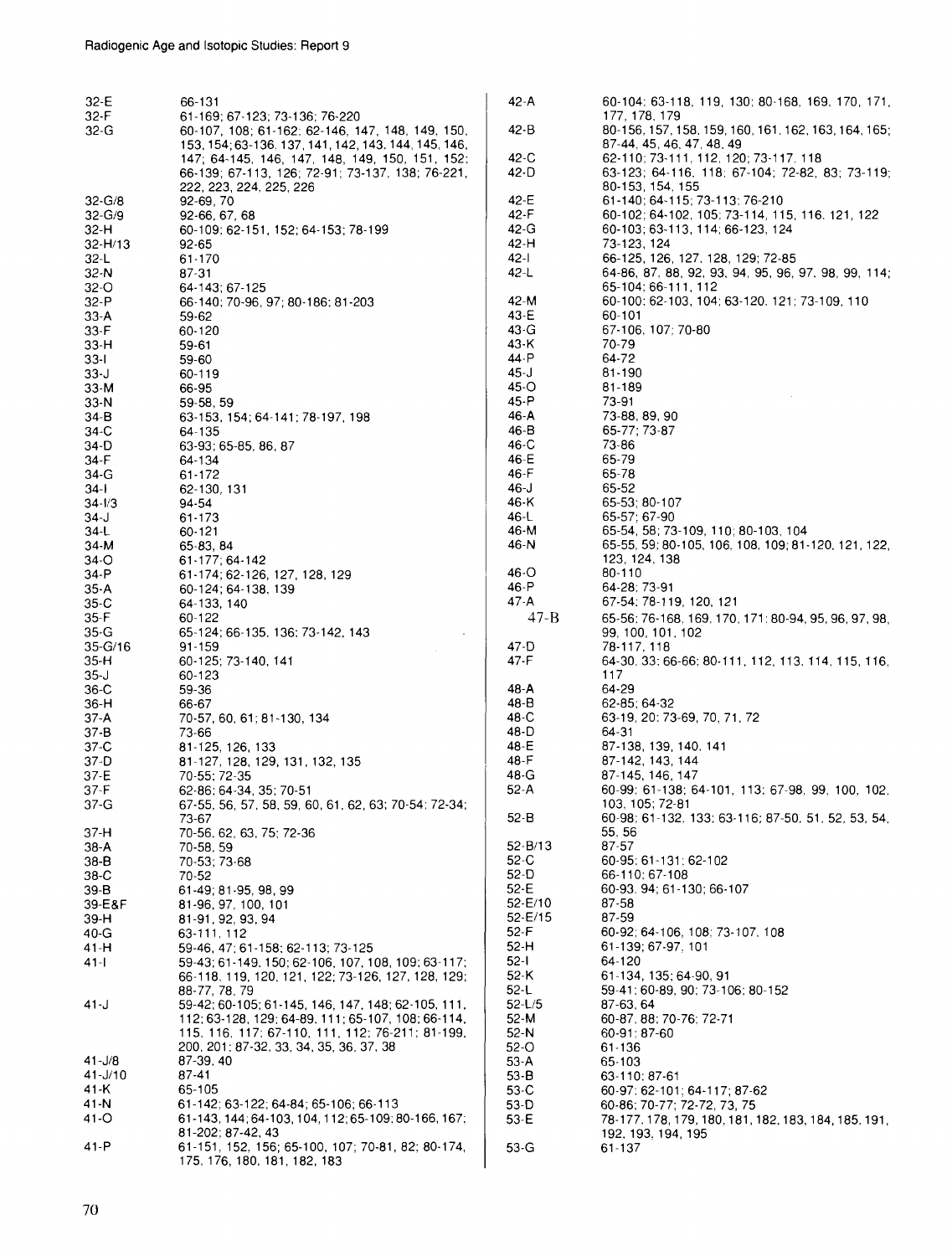| 53-J       | 60-96                                                  |
|------------|--------------------------------------------------------|
| 53-K       | 67-96                                                  |
| 53-L       | 64-78; 67-95; 81-198                                   |
| 53-M       | 62-100; 66-108; 72-74, 77, 78                          |
| 53-N       | 66-109; 70-78                                          |
| 54-D       | 60-80; 61-122; 66-106                                  |
| 54-F       | 61-123                                                 |
| 54-L       | 67-92.93                                               |
| 55-D       |                                                        |
|            | 80-122, 123, 124, 125, 127, 128                        |
| 55-E       | 60-64: 72-67                                           |
| 55 K       | 61-105                                                 |
| 55-L       | 60-61; 66-94; 67-87, 88, 89; 72-51, 52, 53, 54, 56,    |
|            | 57, 58, 59, 60, 61, 62, 63, 64, 65, 66, 81-194, 195    |
| 55-M       | 61-102; 62-96; 65-73, 74; 66-93; 76-189, 191, 192      |
| 55-N       | 61-103: 73-85: 76-193. 194. 195                        |
| 56-A       | 81-196                                                 |
| 56-B       | 65-76                                                  |
| 56-C       | 59-33                                                  |
| 56-D       | 64-74; 73-84; 76-190                                   |
| 56-D/1     | 87-65, 66                                              |
|            |                                                        |
| 56-E/15    | 89-110                                                 |
| 56-G       | 65-80                                                  |
| 56-J       | 61-93, 94                                              |
| 56-K       | 61-92; 78-170, 171, 172                                |
| 56-M       | 61-91                                                  |
| 56-O       | 61-97                                                  |
| 56-P       | 65-81, 82; 76-196, 197                                 |
| 57 A       | 61-96                                                  |
| 57-C       | 61-95; 63-92                                           |
| 57-F       | 67-53                                                  |
| 57-G       | 63-17; 92-51                                           |
|            |                                                        |
| 58-B       | 63-18; 78-112, 113, 114, 115, 116                      |
| 58-C       | 72-33; 81-105, 106, 107, 108, 109, 110, 111, 112,      |
|            | 113, 114                                               |
| 59-B       | 81-102, 103                                            |
| $62 - 1/7$ | 88-51, 52, 53, 54, 55, 56, 57, 58, 59, 60, 61, 62, 63, |
|            | 64, 65, 66, 67, 68; 91-122, 123, 124, 125, 126, 127,   |
|            | 128, 129, 130, 131, 132, 133, 134, 135, 136, 137,      |
|            | 138, 139, 140, 141, 142, 143, 144, 145, 146, 147,      |
|            | 148, 149, 150, 151, 152, 153, 154, 155, 156, 157,      |
|            | 158                                                    |
| 62-P       | 61-128, 129; 78-186                                    |
| 63-A       | 72-76                                                  |
| 63-H       | 60-85; 76-198, 199, 200, 201, 202, 203, 204, 205,      |
|            | 206, 207, 208, 209; 78-187                             |
| 63-H/16    | 89-111                                                 |
|            |                                                        |
| 63-l       | 60-84; 61-124, 125, 127; 64-79; 78-188, 189, 190;      |
|            | 81-197                                                 |
| 63-J       | 61-119, 120; 63-99, 100, 101, 102, 103, 104, 105;      |
|            | 64-80, 81, 82, 83; 65-96, 97, 98; 67-94; 73-103        |
| 63-K       | 60-73, 74; 61-112, 118, 63-96, 106, 108; 73-92, 93,    |
|            | 94, 105                                                |
| $63-K/15$  | 92-62, 63, 64; 93-61; 94-53                            |
| 63-L       | 60-72; 73-98, 101, 102                                 |
| 63-M       | 60-71; 73-95, 96                                       |
| 63-N/2     | 94-52                                                  |
| 63-N/6     | 88-71                                                  |
| 63-N/7     | 88-70                                                  |
| 62-N/8     | 88-69; 88-72                                           |
| 63-O       | 60-79; 65-99, 100; 73-104                              |
| 63-P       | 60-83, 61-121, 126; 65-101, 102; 66-100, 101, 102,     |
|            |                                                        |
|            | 103, 104, 105                                          |
| 64-A       | 60-81, 82                                              |
| 64-C       | 60-75, 76, 77, 61-116, 117, 62-99, 63-107              |
| 64-D       | 73-99, 100                                             |
| 64-E       | 67-91                                                  |
| 64-G       | 61-115                                                 |
| 64 H       | 59-40                                                  |
| 64-l       | 60-78; 63-109; 64-77                                   |
| 64-L       | 60-67; 80-145, 146                                     |
| 64-N       | 61-113; 62-98                                          |
| 64 P       | 61-114                                                 |
| 65-A       | 59-34; 80-126, 129, 130                                |
|            |                                                        |
| 65-C       | 60-63; 78-142, 143; 80-131, 132, 133, 134, 135,        |
|            | 136, 137                                               |

| 65-D         | 61-83                                                                                                  |
|--------------|--------------------------------------------------------------------------------------------------------|
| 65-F         | 64-73                                                                                                  |
| 65-G         | 60-62; 61-106; 64-71; 65-71, 72; 66-91; 87-67, 68                                                      |
| 65-H         | 64-70                                                                                                  |
| 65-l         | 78-168, 169; 87-69, 70, 71, 72                                                                         |
| 65-J         | 59-35; 61-104; 78-144, 145, 146, 147, 148, 149,                                                        |
|              | 150, 151, 152, 153, 154, 155, 156, 157, 158, 159,                                                      |
|              | 160, 161, 162, 163, 164, 165, 166, 167, 81-150, 152,                                                   |
|              | 87-73, 74, 75                                                                                          |
| 65-K         | 61-101; 62-97; 81-146, 147, 148, 149                                                                   |
| 65-N         | 60-60                                                                                                  |
| 65-O         | 61-100; 62-95; 81-151, 153, 154, 155, 156, 157,                                                        |
|              | 158, 159, 160, 161, 162                                                                                |
| 65-P         | 66-92                                                                                                  |
| 66-A         | 61-98, 99; 65-75                                                                                       |
| 66-A/5       | 88-44, 45, 46, 47, 48; 91-120, 121; 92-52, 53, 54,                                                     |
|              | 55                                                                                                     |
| 66-A/9       | 88-49, 50                                                                                              |
| 66-D         | 63-44; 66-89                                                                                           |
| 66-E         | $61 - 86$                                                                                              |
| 66-H         | 59-32; 81-163, 164, 165, 166, 167, 168, 169, 170,<br>171, 172, 173, 174, 175, 176, 177, 178, 179, 180, |
|              | 181, 182, 183, 184, 185, 186, 187, 188, 191, 192,                                                      |
|              | 193                                                                                                    |
| 66-J         | 61-89, 90                                                                                              |
| 66-L         | 63-65                                                                                                  |
| 66-M         | 64-63; 65-69, 70; 66-90                                                                                |
| 66-N         | 61-87, 88                                                                                              |
| 68-D         | 81-104                                                                                                 |
| 68-H         | 65-60, 61                                                                                              |
| 69-F         | 62-87A, 87B                                                                                            |
| 73-O         | 60-69                                                                                                  |
| 73-P         | 60-70; 73-97                                                                                           |
| 74-A         | 61-111; 80-141                                                                                         |
| 74-B         | 60-68                                                                                                  |
| 74-E         | $-61-107$                                                                                              |
| 74-H         | 80-140, 142, 143, 144, 150                                                                             |
| 74-l         | 80-147, 148, 149                                                                                       |
| 74-K         | 66-99; 78-174, 175                                                                                     |
| 74 M         | 63-94                                                                                                  |
| 74-N         | 59-39; 60-65; 61-108; 63-97, 98; 64-76; 65-95;                                                         |
|              | 66-96, 97, 98; 72-68; 78-176; 80-138, 139, 151                                                         |
| 74-O         | 60-66                                                                                                  |
| 74-P         | 61-109, 110                                                                                            |
| 75-A<br>75-B | 62-94                                                                                                  |
| 75-D         | 60-56; 73-83<br>60-53, 54, 55; 65-62; 66-82, 84; 73-81                                                 |
| 75-E         | 61-76, 79, 80, 63-45, 65-63, 66-78, 79, 81, 83, 85                                                     |
|              | 86, 67-78                                                                                              |
| 75-E/8       | 87-76                                                                                                  |
| 75-F.        | 61-81; 73-77                                                                                           |
| 75-H/15      | 89-109                                                                                                 |
| 75-l         | 59-27; 63-82                                                                                           |
| 75 J         | 59-28; 60-57                                                                                           |
| 75-J/8       | 89-108                                                                                                 |
| 75 K         | 61-78, 82; 63-80, 81; 70-73                                                                            |
| 75-L         | 60-50, 51, 52; 61-69; 63-83; 66-80; 67-76, 85                                                          |
| 75-L/10      | 87-77                                                                                                  |
| 75-L/15      | 87-78, 79, 80                                                                                          |
| 75-M         | 63-43, 84, 85, 86, 87                                                                                  |
| 75 N         | 61-70, 71; 63-58, 59                                                                                   |
| 75-O         | 59-22; 60-58; 61-84; 72-49, 50; 73-78, 79, 82                                                          |
| 75-O/4       | 87-81, 82                                                                                              |
| 75-P         | 59-29; 66-88                                                                                           |
| 76-A         | 59-30                                                                                                  |
| 76-B         | 60-59; 81-145                                                                                          |
| 76-B/1       | 90-94, 102, 103, 104, 105, 106                                                                         |
| 76-B/7       | 90-95, 96, 97, 98, 99, 100                                                                             |
| 76-B/8       | 90-93, 102                                                                                             |
| 76-C         | 66-87<br>63-53: 67-84: 70-70                                                                           |
| 76-D<br>76-E | 63-64, 70, 67-71, 86, 73-75                                                                            |
| 76-F         | 63-73; 73-77; 78-139; 80-121                                                                           |
| 76-G         | 59-23, 24, 25, 26, 63-25, 26, 27; 64-37, 38, 39, 40,                                                   |
|              | 41                                                                                                     |
|              |                                                                                                        |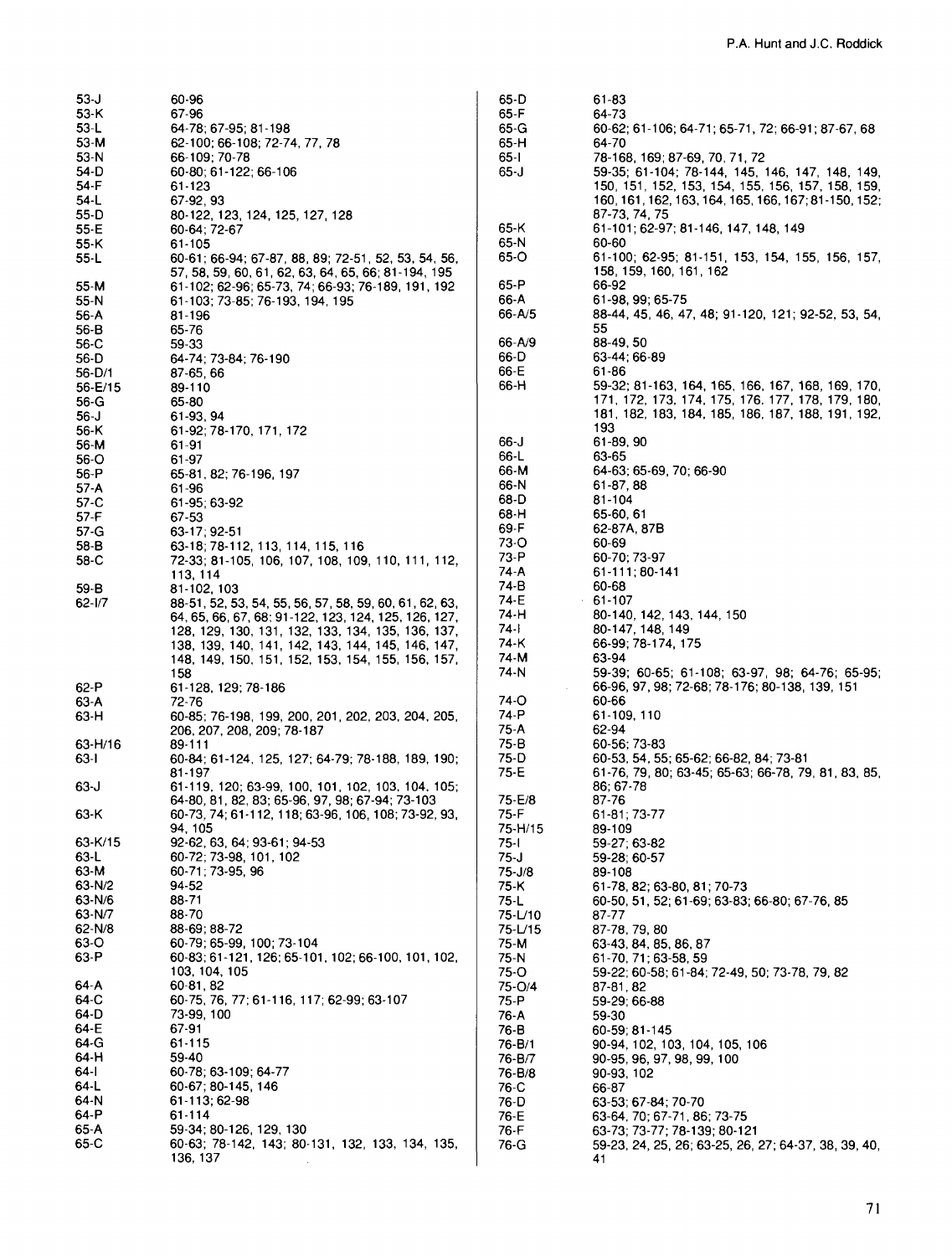| 76-H                   | 59-31                                                                                                           |
|------------------------|-----------------------------------------------------------------------------------------------------------------|
| 76-l                   | 61-85; 63-62, 74. 75; 64-62                                                                                     |
| 76-J                   | 64-48, 49, 50, 52, 53; 78-140, 141                                                                              |
| 76-K<br>76-L           | 61-74, 75, 73-76<br>63-63, 76                                                                                   |
| 76-M                   | 63-67, 68, 69, 64-51, 67-83                                                                                     |
| 76-N                   | 63-60, 66, 78                                                                                                   |
| 76-O                   | 63-61, 71, 72, 70-74                                                                                            |
| 76-P                   | 63-46, 79                                                                                                       |
| 77-A                   | 64-67                                                                                                           |
| 77-D                   | 81-137                                                                                                          |
| 77-E<br>77-G           | 78-111, 81-136<br>61-53                                                                                         |
| 78-B                   | 62-83, 84                                                                                                       |
| 82                     | 87-177                                                                                                          |
| 82-B                   | 80-67, 68                                                                                                       |
| 82-E                   | 60-20; 66-45. 46; 78-82, 83, 84, 85, 86, 87, 97;                                                                |
|                        | 80-49, 50, 54, 55, 65, 66; 89-45, 46, 47, 48, 49, 50,                                                           |
|                        | 51, 52, 53, 54, 55, 66                                                                                          |
| 82-E/7<br>82-E/8       | 90-1, 3<br>90-2                                                                                                 |
| 82-E/9                 | 91-59                                                                                                           |
| 82-E/10                | 91-58                                                                                                           |
| 82-F                   | 59-1, 2, 3, 4, 5, 6; 60-2, 3, 4, 5, 6, 7, 8, 9, 10, 11, 12,                                                     |
|                        | 13, 14, 15, 16, 17, 21, 22; 61-9, 10, 11, 12, 13, 14,                                                           |
|                        | 15, 16, 17, 25, 26, 27; 62-1, 2, 3, 4, 5, 6, 7, 8, 12,                                                          |
|                        | 26, 27, 28, 29, 30, 31, 32, 39, 40, 41, 42, 43; 63-13;<br>66-51, 52, 53, 54, 55; 76-113; 78-88, 95, 96; 87-178, |
|                        | 179, 180; 89-56, 57, 58, 59, 60, 61, 62, 63, 64, 65                                                             |
| 82-F/3                 | 91-42                                                                                                           |
| $82 - F/4$             | $93-3, 4, 5$                                                                                                    |
| 82-F/5                 | 88-1, 2, 3, 90-4, 5, 6, 7, 8, 93-1                                                                              |
| $82-F/6$               | 93-2                                                                                                            |
| 82-F/10<br>$82 - F/11$ | 91-44<br>90-9, 10; 91-57                                                                                        |
| 82-F/13                | 88-4, 5, 6, 7, 8                                                                                                |
| 82-F/14                | 91-40, 43, 46                                                                                                   |
| 82-F/15                | 91-41, 47, 48, 49, 50, 51, 52, 53, 54, 55, 56                                                                   |
| 82-G                   | 62-38; 63-75; 64-75; 65-1, 2, 3, 4, 5, 6, 7, 33, 88, 89,                                                        |
|                        | 90.91,92;66-56,57                                                                                               |
| 82-J<br>82-K           | 65-93<br>60-18, 19, 61-18, 19, 20, 62-9, 10, 11, 13, 14, 15,                                                    |
|                        | 16, 17, 18, 33, 34; 63-10, 11, 12; 64-21, 23; 66-48,                                                            |
|                        | 49, 50, 80-63, 64                                                                                               |
| $82 - K/3$             | 91-45                                                                                                           |
| 82-K/4                 | 88-9, 91-38                                                                                                     |
| 88-K/5                 | 88-10<br>60-1; 61-1, 2, 3, 4, 5, 6, 7, 8; 62-35, 36, 37, 44, 45,                                                |
| 82-L                   | 46, 47, 48; 66-43, 44; 76-100, 101, 102, 103, 106,                                                              |
|                        | 107, 110, 111; 78-89, 90, 98, 99; 80-51, 52, 53;                                                                |
|                        | 81-33, 34                                                                                                       |
| 82-L/1                 | 91-37                                                                                                           |
| 82-L/2                 | 91-36                                                                                                           |
| 82-L/8<br>$82 - U9$    | 88-11, 12: 91-35<br>91-39                                                                                       |
| 82-M                   | 63-1, 8; 64-15, 16, 17, 18, 22; 72-30, 31; 76-104,                                                              |
|                        | 105, 108, 109, 112, 78-91, 92, 94; 80-47, 59, 60, 61;                                                           |
|                        | 89-67, 68                                                                                                       |
| 82-N                   | 59-7, 8: 61-21, 22, 23, 24, 28; 62-19, 20, 21, 22, 23,                                                          |
|                        | 24, 25, 49, 50, 51, 52, 53, 54; 64-19, 20, 21; 70-5;<br>81-32; 87-181, 88-13; 89-69                             |
| 83-D                   | 64-4, 13, 14; 65-24, 94; 66-47; 67-43, 44; 70-16, 17,                                                           |
|                        | 18; 78-93; 80-48; 89-21, 22, 23, 24, 25, 26, 27, 28,                                                            |
|                        | 29, 30, 31, 32, 33, 34, 35, 36, 37, 38, 39, 40, 41, 42,                                                         |
|                        | 43, 44                                                                                                          |
| 83-D/5                 | $91 - 8,9$                                                                                                      |
| 83-D/7<br>83-D/10      | 91-60, 63                                                                                                       |
| 83-D/11                | 91-61<br>91-62, 64, 65, 66, 67                                                                                  |
| 83-F                   | 78 173                                                                                                          |
| 85-H                   | 61-77; 62-93; 67-72, 73, 74, 75; 72-44, 45, 46, 47;                                                             |
|                        | 78-137, 138                                                                                                     |
| 85-1                   | 61-67, 68; 63-24; 67-77; 76-183, 184, 185, 186, 187,                                                            |
|                        | 188; 78-124, 125, 126, 127, 128, 129, 130, 131, 132,<br>133, 134, 135, 136; 81-141; 87-83                       |
|                        |                                                                                                                 |

| 85-1/2                | 87-84, 85                                               |
|-----------------------|---------------------------------------------------------|
| 85-J                  | 60-49; 61-64, 66; 63-54, 55, 67-82; 70-69; 81-142,      |
|                       | 143, 144                                                |
|                       | 60-45, 46, 47; 61-57, 59; 62-90, 91                     |
| 85 N                  |                                                         |
| 85-O                  | 61-60, 61, 62, 63, 65, 73, 62-92, 63-28, 29, 52         |
| 85-P                  | 61-72                                                   |
| 86-A                  | 59-16, 17, 18, 19, 20, 21                               |
| 86-B                  | 60-43, 44, 48; 63-30, 31, 33, 34, 35, 36, 37, 38, 39,   |
|                       |                                                         |
|                       | 40, 41, 42, 51; 76-176, 177, 178, 179, 180, 181, 182,   |
|                       | 92-56, 57, 58, 59, 60, 61                               |
| 86-C                  | 60-40, 41, 42; 61-56, 58; 62-89; 64-42, 43, 45, 46,     |
|                       | 64, 66; 67-81                                           |
| 86-E                  | 72-39                                                   |
| 86-E/3                | 87-86, 87                                               |
|                       |                                                         |
| 86-F                  | 63-32, 50; 64-65; 73-80                                 |
| 86-G                  | 61-55; 64-47, 59, 60, 61; 65-67; 66-73; 80-118, 119,    |
|                       | 120; 87-88                                              |
| 86-H                  | 63-48; 65-64, 65, 66, 68; 66-74, 75, 76, 77; 67-68,     |
|                       | 69, 70, 70-71, 72, 72-43                                |
| 86-J                  | 60-38, 39; 63-89, 90                                    |
|                       |                                                         |
| 86-K                  | 67-67, 80; 72-41                                        |
| 86-L                  | 72-40                                                   |
| 86-M                  | 63-47; 64-54                                            |
| 86-N                  | 60-37; 66-71, 72; 67-79; 72-42                          |
|                       | 63-88, 91; 64-44, 55, 57, 58, 68, 69                    |
| 86-O                  |                                                         |
| 86-P                  | 63-49                                                   |
| 87-D                  | 64-56                                                   |
| 88-N                  | 63-77                                                   |
| 89-B/5                | 93-57, 58, 59, 60                                       |
| 91-1/3                | 87-183, 184                                             |
|                       |                                                         |
| $91 - 1/13$           | 87-212                                                  |
| 92-B                  | 65-13; 66-34; 73-5, 6, 18, 19; 76-1, 2, 3, 6, 7, 8, 9,  |
|                       | 10, 11, 12, 13; 80-19, 20, 21                           |
| $92 - B/5$            | 88-14                                                   |
| 92-C                  | 70-36; 76-4, 5, 14                                      |
| 92-E                  | 73-4, 7; 76-15, 16                                      |
|                       |                                                         |
| 92-F                  | 64-2, 3, 130; 65-11, 17, 18; 66-29, 30, 31, 32, 33;     |
|                       | 67-39; 72-9, 10, 11, 12, 13, 14, 19, 20, 21; 73-8, 9,   |
|                       | 10                                                      |
| 92-G                  | 76-32, 33, 46, 47, 67, 68, 69, 70; 78-46                |
| 92-G/7                | 94-10, 11                                               |
|                       |                                                         |
| $92 - G/9$            | 94-6, 7, 8, 9                                           |
| 92-G/10               | 91-33, 34; 94-12, 13, 14, 15                            |
| 92-G/11               | $94-4, 5$                                               |
| $92 - G/13$           | $94 - 2$                                                |
| $92 - G/14$           | $94-1, 3$                                               |
|                       |                                                         |
| 92-G/15               | 91-31, 32                                               |
| 92-H                  | 62-55, 56, 57; 65-8, 9, 10; 66-42; 72-3, 4, 5, 6, 7, 8, |
|                       | 88-15, 16, 17                                           |
| $92 - H/1$            | 87-185, 186, 187                                        |
| $92 - H/6$            | 87-188; 89-71; 91-23, 24                                |
| 92-H/7                | 87-189, 190; 89-70                                      |
|                       |                                                         |
| $92 - H/8$            | 88-18, 19                                               |
| 92-H/9                | 88-20, 21                                               |
| $92 - H/11$           | 89-72, 73, 74; 91-30                                    |
| 92-H/12               | 89-73, 76, 90, 91, 94, 96, 92, 93, 95; 91-29            |
| 92-H/13               | 89-77                                                   |
|                       |                                                         |
| 92-H/14               | 89-78, 79                                               |
| 92-H/16               | 89-80, 81                                               |
| 92-l                  | 61-29; 62-58, 59, 60, 61, 62, 63; 66-37, 38, 39, 40,    |
|                       | 41; 72-22; 87-191, 192, 193, 194, 195, 196, 197         |
| $92 - 1/1$            | 87-198, 199, 200                                        |
| $92 - 1/2$            | 90-11                                                   |
|                       |                                                         |
| $92 - 1/3$            | 87-201, 202, 203                                        |
| $92 - 1/4$            | 87-204, 205                                             |
| $92 - 1/7$            | 87-206, 207                                             |
| $92 - 1/8$            | 87-208, 209, 210                                        |
| $92 - 1/9$            | 87-211                                                  |
|                       |                                                         |
| $92 - J$              | 76-42, 43, 44, 45, 48, 49, 50, 51, 52, 53, 54, 55,      |
|                       | 56,57, 58, 59, 60, 61, 62, 63, 64, 65, 66, 98, 99;      |
|                       | 78-48, 49, 50; 80-24, 40, 41, 42, 62                    |
| 92-J/1                |                                                         |
|                       | 93-6, 7                                                 |
|                       |                                                         |
| 92-J/2                | 92-1                                                    |
| 92-J/7<br>$92 - J/10$ | 92-2<br>89-17                                           |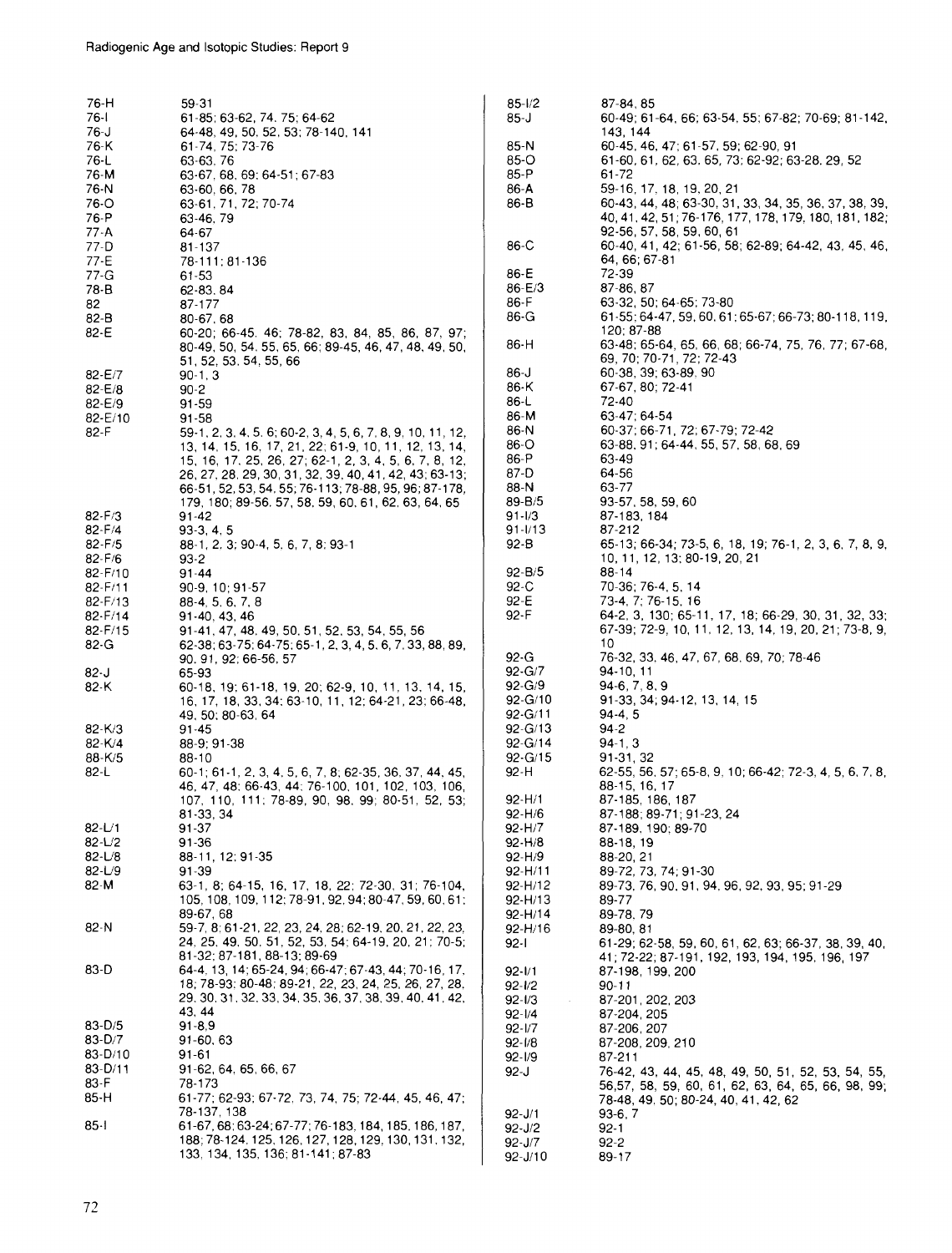| $92 - J/13$         | 89-82, 83, 84, 85, 86                                                         |
|---------------------|-------------------------------------------------------------------------------|
| $92 - J/14$         | 90-14; 94-16                                                                  |
| $92 - J/16$<br>92-K | 91-25, 26, 27, 28<br>73-13, 14, 15, 16, 17, 20, 21, 22, 23, 24, 25, 26, 27;   |
|                     | 76-19, 20, 21, 22, 23, 24, 25, 26, 27, 28, 29, 30, 31,                        |
|                     | 34, 35, 36, 37, 38, 39, 40, 41; 78-51, 52, 53; 80-17,                         |
|                     | 18                                                                            |
| 92-K/16             | 93-9                                                                          |
| 92-L                | 65-12, 14, 15; 66-27, 28; 72-17, 18, 26; 73-2, 3, 11,<br>12                   |
| 92-M                | 72-15, 16; 76-17, 18; 80-45                                                   |
| 92-M/9              | 95-11, 12, 13                                                                 |
| 92-M/10             | 89-13, 14; 93-23, 24, 25, 26; 95-10                                           |
| 92-M/11<br>92-M/12  | 93-14, 15, 17, 18, 19, 20, 21, 22<br>93-11, 12, 13, 16; 95-8, 9               |
| $92-M/15$           | 89-15, 16; 93-10                                                              |
| 92 N                | 78-54, 55, 56, 57, 58, 59, 60, 61, 62, 63, 64, 80-22,                         |
|                     | 23, 43, 44                                                                    |
| 92-N/10             | 91-20, 21, 22; 93-8                                                           |
| 92 N/13<br>92-N/14  | 94-14<br>94-19, 20                                                            |
| 92-O                | 63-7, 9, 65-27; 67-42; 78-47                                                  |
| $92 - O/6$          | 93-27, 28                                                                     |
| 92-0/7              | 93-29, 30, 31, 32; 94-17, 18                                                  |
| 92-O/8<br>92-O/9    | 93-33<br>92-3, 4, 5, 7, 8, 9; 94-36                                           |
| 92-O/10             | $92-6$                                                                        |
| 92-O/15             | 94-33                                                                         |
| $92 - 0/16$         | 94-28, 29, 30, 31, 32, 34, 35                                                 |
| 92-P                | 65-22, 23, 25, 26; 66-35, 36; 78-44, 45                                       |
| 93-A<br>$93 - A/8$  | 62-64, 63-6; 78-43; 80-56, 57<br>90-12; 91-10                                 |
| 93-A/11             | 91-11                                                                         |
| 93-B                | 66-26                                                                         |
| 93-B/9              | 88-22, 23, 24                                                                 |
| 93-B/12<br>93-B/13  | 95-1<br>$95-2, 3$                                                             |
| 93-C                | 92-12                                                                         |
| 93-C/3              | 94-25                                                                         |
| 93-C/4              | 91-19; 94-22, 23, 24, 26, 27                                                  |
| 93-C/9<br>93-C/11   | 94-21<br>92-11                                                                |
| 93-C/14             | 92-10                                                                         |
| 93-C/16             | 95-4                                                                          |
| 93-D                | 64-10; 65-19, 28; 66-20; 67-29, 30; 70-7, 8; 80-27                            |
| 93-E                | 78-66, 67, 68, 69, 70, 71, 72; 80-32, 33, 34, 35, 36,                         |
| 93-E/2              | 37, 38, 39<br>89-12                                                           |
| 93-E/11             | 90-13                                                                         |
| 93-F                | 61-34: 87-213                                                                 |
| 93-F/16             | 89-11                                                                         |
| 93-G<br>93-G/8      | 66-21, 22, 23, 24, 25; 67-41; 88-29; 89-87<br>88-30                           |
| 93-G/9              | 88-31                                                                         |
| 93-H/8              | 91-14                                                                         |
| 93-H/9              | 91-18                                                                         |
| 93-H/15<br>93-H/16  | 89-88: 91-12, 15, 17<br>91-13, 16                                             |
| 93-J                | 67-40                                                                         |
| 93-J/13             | 92-13, 14                                                                     |
| 93-J/14             | 91-7                                                                          |
| 93-K<br>93-L        | 61-35, 36, 37; 78-81<br>67-35, 36, 37, 38; 73-28, 29, 30, 31, 32, 33, 34, 35, |
|                     | 36, 37, 38, 39, 40, 41, 42, 43, 44, 45; 76-96                                 |
| 93-L/14             | 91-6                                                                          |
| 93-M                | 76-88, 89, 90, 91, 92, 94, 95; 78-11, 73, 74, 75, 76,                         |
| 93-O                | 77, 78, 79, 80<br>60-23, 24; 61-30, 31, 32, 33; 62-65, 66, 67; 70-37,         |
|                     | 38, 39, 40, 41, 42, 43, 44; 78-17, 18, 19                                     |
| 94-B/12             | 93-34                                                                         |
| 94-C                | 66-18, 19; 70-11, 12, 13, 14, 15; 72-27, 28, 29;                              |
|                     | 73-46, 47, 48, 49, 50; 76-85, 86, 87, 97, 78-33, 34,<br>35                    |
| 94-D                | 70-10; 76-93; 78-12, 13, 14, 15, 16; 80-46                                    |
|                     |                                                                               |

| 94 E                 | 70-9; 73-51, 52; 76-74, 75, 76, 77, 78, 79, 80, 81,<br>82, 83; 78-20, 21, 22, 23, 24, 25, 26, 29, 30, 31, 32,      |
|----------------------|--------------------------------------------------------------------------------------------------------------------|
| 94-E/8               | 40, 41, 42; 81-17, 18; 87-214, 215, 216, 217<br>88-25, 26                                                          |
| 94-E/13<br>94-E/14   | 87-218, 219, 220, 221, 222<br>87-223, 224, 225                                                                     |
| 94-F                 | 73-53, 54, 55, 56; 76-84; 78-39; 88-27, 28                                                                         |
| 94-L                 | 62-68, 69; 78-27, 28, 36, 37, 38; 80-13, 14, 15, 16;<br>87-226                                                     |
| 94-M<br>95-C         | 87-227<br>80-88, 89, 90                                                                                            |
| 95-E                 | 62-88                                                                                                              |
| 95-G                 | 60-35                                                                                                              |
| 96-P                 | 61-54                                                                                                              |
| 97-A<br>97-D         | 60-36; 63-56<br>63-57                                                                                              |
| 102-l                | $73-1$                                                                                                             |
| 102-P/9E             | 95-5, 6, 7                                                                                                         |
| 103-A                | 64-7, 8, 66-16, 17; 67-26, 27, 28, 31, 32, 33, 34;<br>70-6; 80-25, 26                                              |
| 103 B                | 66-14; 67-18, 19, 20; 89-18, 19, 20                                                                                |
| 103-B/2              | 90-24                                                                                                              |
| 103-B/3              | 90-16                                                                                                              |
| 103-B/6<br>103-B/11  | 90-15, 26<br>92-15                                                                                                 |
| 103-B/12             | 90-28                                                                                                              |
| 103-B/12E            | 90-25, 27                                                                                                          |
| 103-B/13<br>103-C/16 | 94-39<br>94-37, 38                                                                                                 |
| 103-F                | 67-16, 17; 70-1, 2                                                                                                 |
| 103-F/8              | 94-40                                                                                                              |
| 103-G                | 64-5, 6, 70-3                                                                                                      |
| 103-H                | 64-11, 12; 66-10, 11, 12, 13; 67-22, 23, 24, 25;<br>76-71; 80-28, 29, 30, 31                                       |
| 103-H/13             | 91-1, 2, 4, 5                                                                                                      |
| 103-H/14             | 91-3                                                                                                               |
| 103-1                | 65-29, 30, 32; 66-6, 7, 15; 78-1, 2, 3, 4, 5, 6, 7, 8, 9,<br>10, 65; 81-23, 24, 25, 26, 27, 28, 29, 30, 31         |
| 103-1/12             | 87-228, 229                                                                                                        |
| 103-J                | 65-31; 66-5, 8, 9; 67-21                                                                                           |
| 103-P<br>104-B       | 64-9<br>90-30, 32, 34, 35, 37                                                                                      |
| 104-B/7              | 90-31, 33, 44; 92-18, 20, 21                                                                                       |
| 104-B/8              | 90-17; 92-22                                                                                                       |
| 104-B/10<br>104-B/11 | 90-41<br>90-29, 40, 42, 43                                                                                         |
| 104-B/12             | 90-46; 92-17, 19; 94-42, 43, 45                                                                                    |
| $104 - B/13$         | 90-36, 38, 39, 45; 94-44                                                                                           |
| 104-G<br>104-G/5     | 81-3<br>94-41                                                                                                      |
| 104 H                | 81-6                                                                                                               |
| 104-H/8              | 92-23                                                                                                              |
| $104 -$              | 62-71; 67-15; 70-27, 28, 29, 30, 31, 32, 33, 34, 35;<br>76-72, 73; 80-1, 2, 3, 4, 5, 6, 7, 8, 9, 10, 11, 12; 81-4, |
|                      | 5, 8, 9, 10, 11, 12, 13, 14, 19, 21, 22; 87-182, 230,                                                              |
|                      | 231, 232, 233, 234, 235, 236, 237, 238, 239, 240;                                                                  |
| 104-1/4              | 88-32; 90-18, 19, 20, 21, 22, 23; 92-24<br>92-16                                                                   |
| 104-1/15             | 92-26, 27                                                                                                          |
| 104-J                | 60-25; 62-70; 70-21, 22, 25, 26; 80-69, 70; 81-7, 15,                                                              |
| 104-K                | 16, 20, 87-241, 242, 243, 244; 89-7, 8, 9, 10<br>62-75, 76, 77                                                     |
| 104-M                | 60 26, 27, 34; 61 38, 39, 46, 47; 89 1, 2                                                                          |
| 104-N                | 70-19: 80-58: 81-1. 2                                                                                              |
| 104-N/6              | 89-89<br>92-29                                                                                                     |
| 104-N/11<br>104-N/12 | 88-33 34                                                                                                           |
| 104-O                | 62 72 73; 66 1, 2, 3; 67 1, 2, 3, 4, 5, 6, 7, 8, 9, 10,<br>11, 12, 13, 14; 70-4, 20, 23, 24; 88-35; 89-97          |
| 104-O/9              | 92-25                                                                                                              |
| 104-P<br>104-P/3     | 62-74; 64-1; 87-245; 89-3, 4, 5, 6<br>92-28                                                                        |
| 105-A                | 88-36,37                                                                                                           |
| 105-A/2              | 93-35, 36                                                                                                          |
| 105-A/14             | 93-37, 38, 39                                                                                                      |

 $\hat{\mathbf{r}}$